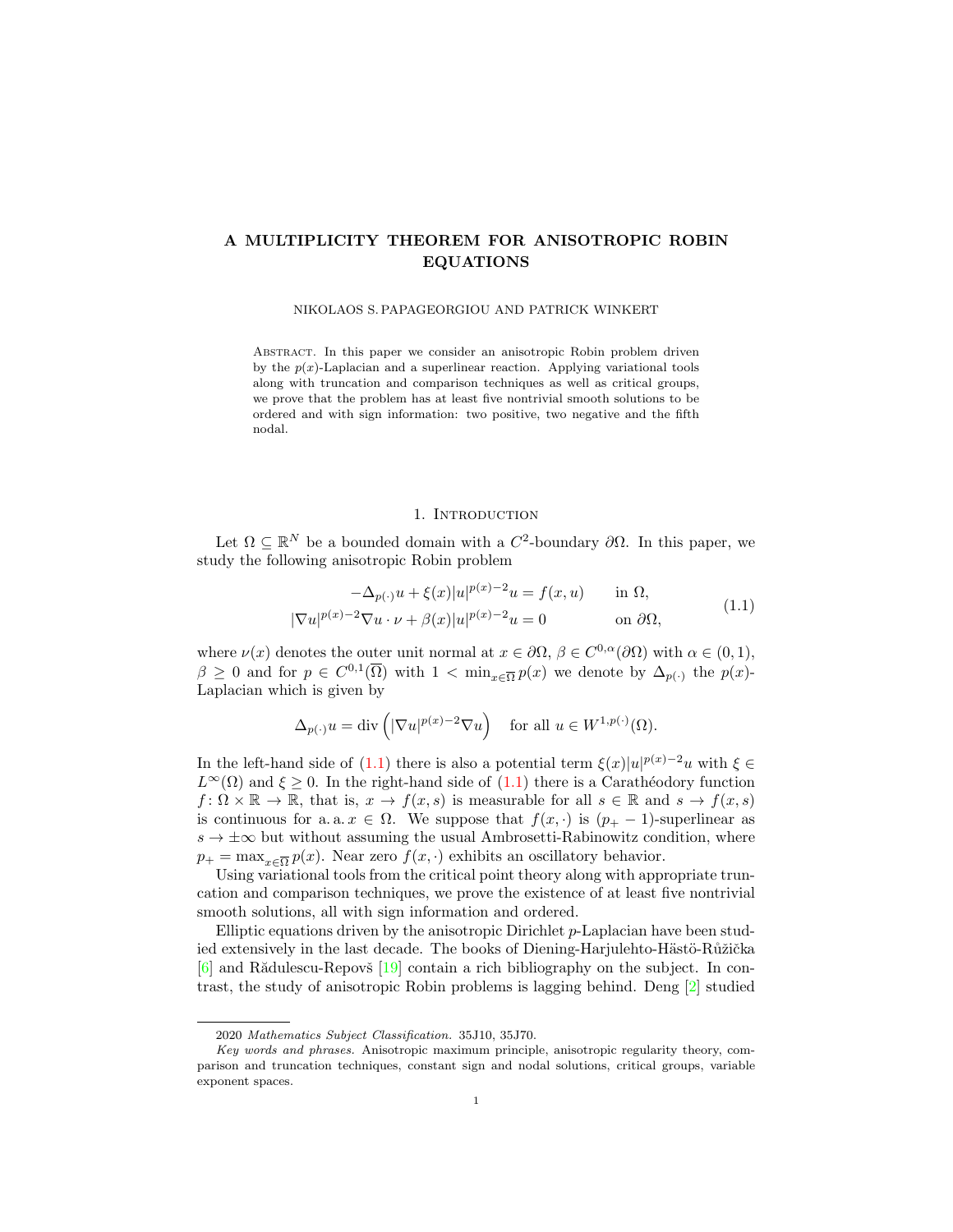the Robin problem

<span id="page-1-0"></span>
$$
-\Delta_{p(\cdot)} u = \lambda f(x, u) \quad \text{in } \Omega,
$$
  

$$
|\nabla u|^{p(x)-2} \nabla u \cdot \nu + \beta(x)|u|^{p(x)-2} u = 0 \quad \text{on } \partial\Omega,
$$
 (1.2)

and proved the existence of two positive solutions of problem  $(1.2)$  when  $p \in C^1(\overline{\Omega})$ and under the Ambrosetti-Rabinowitz condition. A similar problem under the same assumptions as in [\[2\]](#page-15-1) was treated by Fan-Deng [\[10\]](#page-16-1), namely

<span id="page-1-1"></span>
$$
-\Delta_{p(\cdot)}u + \lambda |u|^{p(x)-2}u = f(x, u) \quad \text{in } \Omega,
$$
  

$$
|\nabla u|^{p(x)-2}\nabla u \cdot \nu = \varphi \quad \text{on } \partial\Omega.
$$
 (1.3)

Only positive solutions for [\(1.3\)](#page-1-1) is shown but no sign-changing solution is obtained. In 2010, Deng-Wang [\[3\]](#page-15-2) considered existence and nonexistence of a nonhomogeneous Neumann problem given by

<span id="page-1-2"></span>
$$
-\Delta_{p(\cdot)}u + \lambda |u|^{p(x)-2}u = f(x, u) \quad \text{in } \Omega,
$$
  

$$
|\nabla u|^{p(x)-2}\nabla u \cdot \nu = g(x, u) \quad \text{on } \partial\Omega.
$$
 (1.4)

It is proved that there exists a parameter  $\lambda^* > 0$  such that problem  $(1.4)$  has at least two positive solutions for all  $\lambda > \lambda^*$ . We also mention the works of Gasinski-Papageorgiou [\[11\]](#page-16-2), Papageorgiou-Rădulescu-Tang [\[18\]](#page-16-3) and Wang-Fan-Ge [\[21\]](#page-16-4). Except for [\[11\]](#page-16-2), the above mentioned works consider parametric equations and focus on the existence and multiplicity of positive solutions. Gasingsilarly-Papageorgiou  $[11]$ considered the Neumann problem

$$
-\Delta_{p(\cdot)}u = f(x, u) \quad \text{in } \Omega,
$$
  

$$
|\nabla u|^{p(x)-2}\nabla u \cdot \nu = 0 \quad \text{on } \partial\Omega.
$$

and proved the existence of three nontrivial smooth solutions but they did not produce nodal solutions. The novelties in our work in contrast to the above mentioned papers can be summarized in the following:

- We only need  $p$  to be Lipschitz continuous.
- We do not need to assume the Ambrosetti-Rabinowitz condition. We can weaken the assumptions, see hypotheses  $H_1(ii)$ , (iii) in Section [2](#page-2-0) and Remark [2.4.](#page-6-0)
- We obtain not only constant sign solutions, but also a sign-changing solution.
- All the solutions we obtain are ordered with concrete sign information.

Finally we mention the works of Deng [\[1\]](#page-15-3) and Deng-Wang-Cheng [\[4\]](#page-15-4) concerning the Steklov and Robin eigenvalue problems of the anisotropic p-Laplacian, respectively.

The paper is organized as follows. In Section [2](#page-2-0) we recall the basic properties of the variable exponent Sobolev spaces and the anisotropic  $p$ -Laplacian, mention some tools/definitions we need later (Cerami-condition, critical groups) and state the main hypotheses on the data of our problem. Section [3](#page-6-1) deals with the existence of constant sign solutions. The first pair of positive and negative solutions is obtained in Proposition [3.1](#page-6-2) by using the direct method of calculus and the existence of the second pair of positive and negative solutions, stated in Proposition [3.2,](#page-8-0) is proved via the mountain pass theorem. The rest of the section is devoted to the existence of extremal constant sign solutions, see Proposition [3.5,](#page-13-0) which are needed later in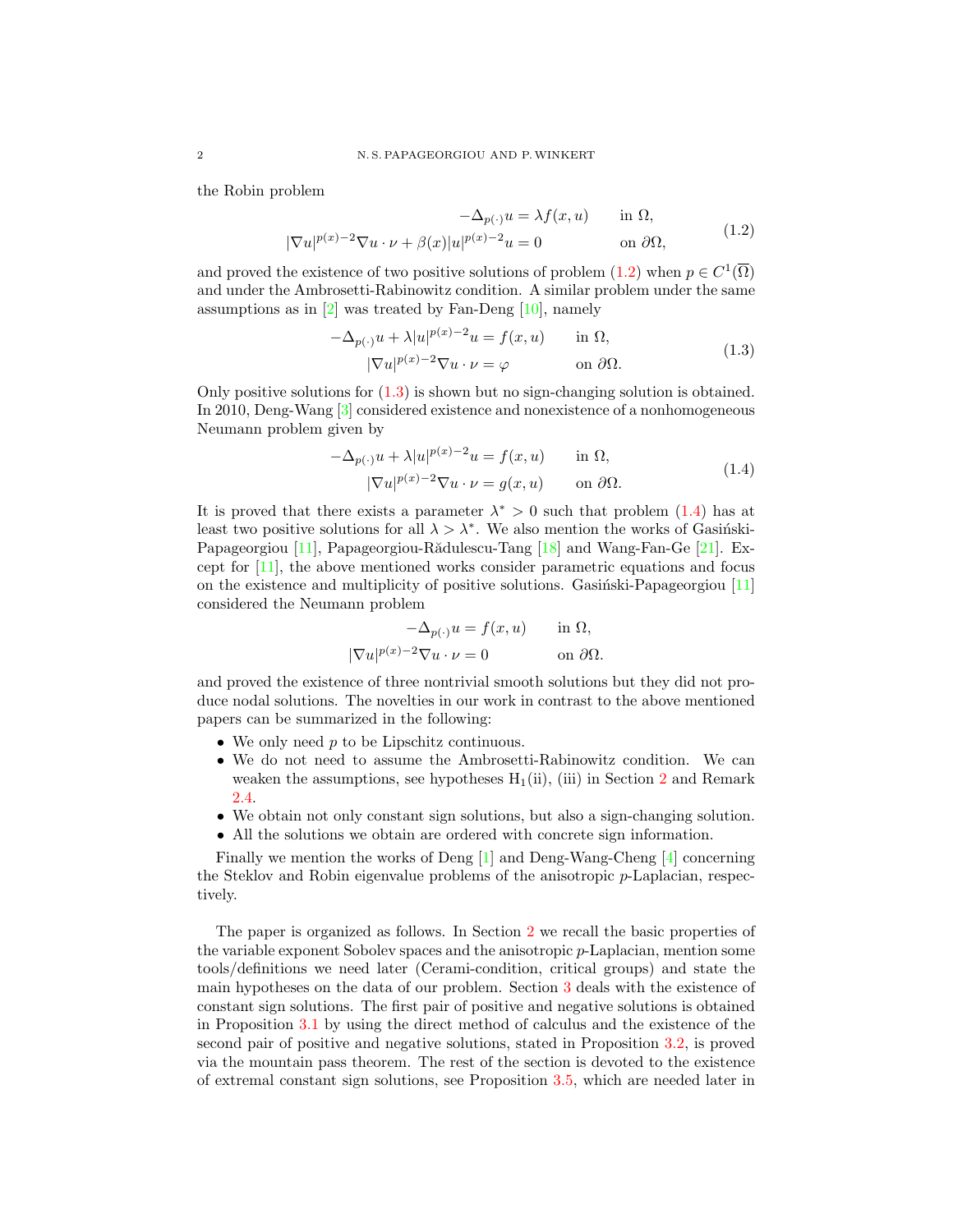order to find a sign-changing solution. Finally, Section  $4$  is concerned with the existence of a nodal solution to problem [\(1.1\)](#page-0-0) which lies between the extremal constant sign solutions. This result is stated in Proposition [4.1](#page-14-0) and the proof relies on the combination of the mountain pass theorem and critical groups. The full multiplicity result is given at the end in Theorem [4.2.](#page-15-5)

# 2. Preliminaries and Hypotheses

<span id="page-2-0"></span>The study of problem  $(1.1)$  uses function spaces with variable exponents. A comprehensive introduction on the subject can be found in the book of Diening-Harjulehto-Hästö-Růžička [\[6\]](#page-15-0).

In what follows we denote by  $M(\Omega)$  the vector space of functions  $u: \Omega \to \mathbb{R}$ which are measurable. As usual, we identify two such functions when they differ only on a Lebesgue-null set. Given  $r \in C(\overline{\Omega})$  we define

$$
r_{-} = \min_{x \in \overline{\Omega}} r(x) \quad \text{and} \quad r_{+} = \max_{x \in \overline{\Omega}} r(x)
$$

and introduce the set

$$
E_1 = \left\{ r \in C(\overline{\Omega}) \, : \, 1 < r_- \right\}.
$$

Then, for  $r \in E_1$ , we introduce the variable exponent Lebesgue space  $L^{r(\cdot)}(\Omega)$ defined by

$$
L^{r(\cdot)}(\Omega) = \left\{ u \in M(\Omega) \, : \, \int_{\Omega} |u|^{r(x)} \, \mathrm{d}x < \infty \right\}.
$$

We equip this space with the Luxemburg norm defined by

$$
||u||_{r(\cdot)} = \inf \left\{ \lambda > 0 \, : \, \int_{\Omega} \left( \frac{|u|}{\lambda} \right)^{r(x)} dx \le 1 \right\}.
$$

Then  $L^{r(\cdot)}(\Omega)$  is a separable, reflexive Banach space.

Moreover, we denote by  $r'(x) = \frac{r(x)}{r(x)-1}$  the conjugate variable exponent to  $r \in$  $E_1$ , that is,

$$
\frac{1}{r(x)} + \frac{1}{r'(x)} = 1 \quad \text{for all } x \in \overline{\Omega}.
$$

It is clear that  $r' \in E_1$ . We know that  $L^{r(\cdot)}(\Omega)^* = L^{r'(\cdot)}(\Omega)$  and the following version of Hölder's inequality

$$
\int_{\Omega} |uv| \, \mathrm{d}x \le \left[ \frac{1}{r_{-}} + \frac{1}{r'_{-}} \right] ||u||_{r(\cdot)} ||v||_{r'(\cdot)}
$$

holds for all  $u \in L^{r(\cdot)}(\Omega)$  and for all  $v \in L^{r'(\cdot)}(\Omega)$ .

On the boundary  $\partial\Omega$  we consider the  $(N-1)$ -dimensional Hausdorff (surface) measure  $\sigma$ . Using this measure we can define the boundary variable exponent Lebesgue spaces  $L^{r(\cdot)}(\partial\Omega)$  for  $r \in E_1$ .

The corresponding variable exponent Sobolev spaces can be defined in a natural way using the variable exponent Lebesgue spaces. So, given  $r \in E_1$ , we define

$$
W^{1,r(\cdot)}(\Omega) = \left\{ u \in L^{r(\cdot)}(\Omega) \, : \, |\nabla u| \in L^{r(\cdot)}(\Omega) \right\}
$$

with  $\nabla u$  being the gradient of  $u: \Omega \to \mathbb{R}$ . This space is equipped with the norm

$$
||u||_{1,r(\cdot)} = ||u||_{r(\cdot)} + ||\nabla u||_{r(\cdot)} \text{ for all } u \in W^{1,r(\cdot)}(\Omega)
$$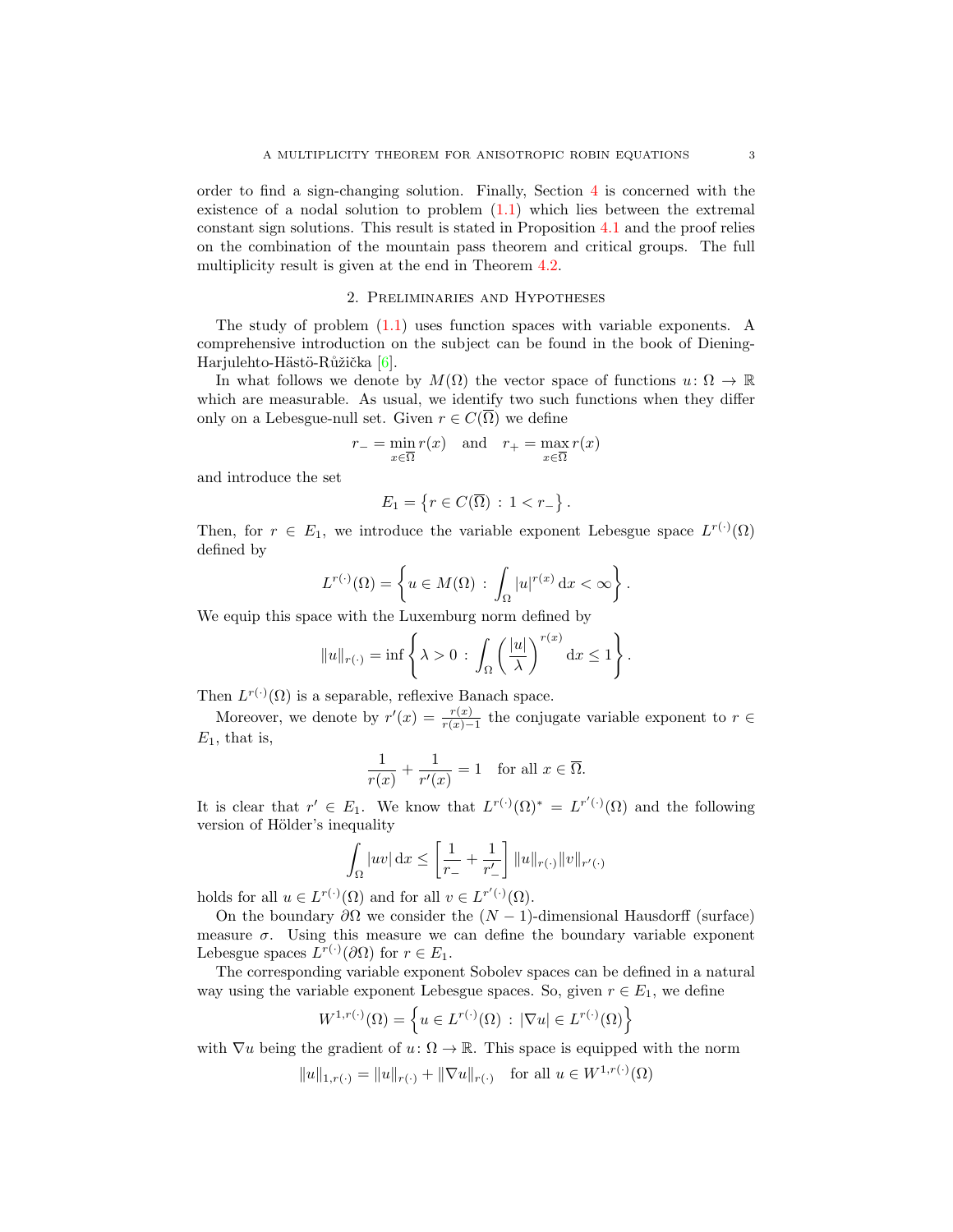with  $\|\nabla u\|_{r(\cdot)} = \| |\nabla u| \|_{r(\cdot)}$ . The space  $W^{1,r(\cdot)}(\Omega)$  is a separable and reflexive Banach space.

For  $r \in E_1$  we introduce the critical Sobolev variable exponents  $r^*$  and  $r_*$  defined by

$$
r^*(x) = \begin{cases} \frac{Nr(x)}{N-r(x)} & \text{if } r(x) < N, \\ \ell_1(x) & \text{if } N \le r(x), \end{cases}
$$
 for all  $x \in \overline{\Omega}$ .

and

$$
r_*(x) = \begin{cases} \frac{(N-1)r(x)}{N-r(x)} & \text{if } r(x) < N, \\ \ell_2(x) & \text{if } N \le r(x), \end{cases}
$$
 for all  $x \in \partial\Omega$ ,

where  $\ell_1 \in C(\overline{\Omega})$ ,  $\ell_2 \in C(\partial \Omega)$  are arbitrarily chosen such that  $r(x) < \ell_1(x)$  for all  $x \in \overline{\Omega}$  and  $r(x) < \ell_2(x)$  for all  $x \in \partial\Omega$ .

Suppose that  $r \in C^{0,1}(\overline{\Omega}) \cap E_1$  and  $q \in C(\overline{\Omega})$  with  $1 \leq q_{-}$ . Then we have the following anisotropic Sobolev embeddings

$$
W^{1,r(\cdot)}(\Omega) \hookrightarrow L^{q(\cdot)}(\Omega) \quad \text{continuously if } q(x) \le r^*(x) \text{ for all } x \in \overline{\Omega},
$$

$$
W^{1,r(\cdot)}(\Omega) \hookrightarrow L^{q(\cdot)}(\Omega) \quad \text{compactly if } q(x) < r^*(x) \text{ for all } x \in \overline{\Omega}.
$$

Similarly, if  $r \in C^{0,1}(\overline{\Omega}) \cap E_1$  and  $q \in C(\partial \Omega)$  with  $1 \leq q_-,$  then we have the anisotropic trace embeddings

$$
W^{1,r(\cdot)}(\Omega) \hookrightarrow L^{q(\cdot)}(\partial \Omega) \quad \text{continuously if } q(x) \le r_*(x) \text{ for all } x \in \overline{\Omega},
$$
  

$$
W^{1,r(\cdot)}(\Omega) \hookrightarrow L^{q(\cdot)}(\partial \Omega) \quad \text{comparly if } q(x) < r_*(x) \text{ for all } x \in \overline{\Omega}.
$$

We refer to Diening-Harjulehto-Hästö-Růžička [\[6\]](#page-15-0) and Fan [\[7\]](#page-16-5).

In the study of these variable exponent spaces, the following modular function is useful

$$
\varrho_{r(\cdot)}(u) = \int_{\Omega} |u|^{r(x)} \, \mathrm{d}x \quad \text{for all } u \in L^{r(\cdot)}(\Omega).
$$

For  $u \in W^{1,r(\cdot)}(\Omega)$  we write  $\varrho_{r(\cdot)}(\nabla u) = \varrho_{r(\cdot)}(|\nabla u|)$ .

The following proposition illustrates the relation between this modular and the Luxemburg norm.

<span id="page-3-0"></span>**Proposition 2.1.** Let  $r \in E_1$ , let  $u \in L^{r(\cdot)}(\Omega)$  and let  $\{u_n\}_{n \in \mathbb{N}} \subseteq L^{r(\cdot)}(\Omega)$ . The following assertions hold:

(i) 
$$
||u||_{r(\cdot)} = \eta \iff \varrho_{r(\cdot)}\left(\frac{u}{\eta}\right) = 1;
$$
\n(ii)  $||u||_{r(\cdot)} < 1$  (resp. = 1, > 1)  $\iff \varrho_{r(\cdot)}(u) < 1$  (resp. = 1, > 1); \n(iii)  $||u||_{r(\cdot)} \leq 1 \implies ||u||_{r(\cdot)}^{r+1} \leq \varrho_{r(\cdot)}(u) \leq ||u||_{r(\cdot)}^{r-1};$ \n $||u||_{r(\cdot)} \geq 1 \implies ||u||_{r(\cdot)}^{r-1} \leq \varrho_{r(\cdot)}(u) \leq ||u||_{r(\cdot)}^{r+1};$ \n(iv)  $||u_n||_{r(\cdot)} \to 0 \iff \varrho_{r(\cdot)}(u_n) \to 0;$ \n(v)  $||u_n||_{r(\cdot)} \to \infty \iff \varrho_{r(\cdot)}(u_n) \to \infty;$ \nLet  $A \leftrightarrow W^{1,r(\cdot)}(0) \to W^{1,r(\cdot)}(0)^*$  be the nonlinear operator defined by

Let  $A_{r(\cdot)}: W^{1,r(\cdot)}(\Omega) \to W^{1,r(\cdot)}$ (Ω)<sup>∗</sup> be the nonlinear operator defined by

$$
\left\langle A_{r(\cdot)}(u), h \right\rangle = \int_{\Omega} |\nabla u|^{r(x)-2} \nabla u \cdot \nabla h \, \mathrm{d}x \quad \text{for all } u, h \in W^{1, r(\cdot)}(\Omega).
$$

This operator has the following properties, see, for example Gasingsi-Papageorgiou [\[11\]](#page-16-2) and Rădulescu-Repovš  $[19, p. 40]$  $[19, p. 40]$ .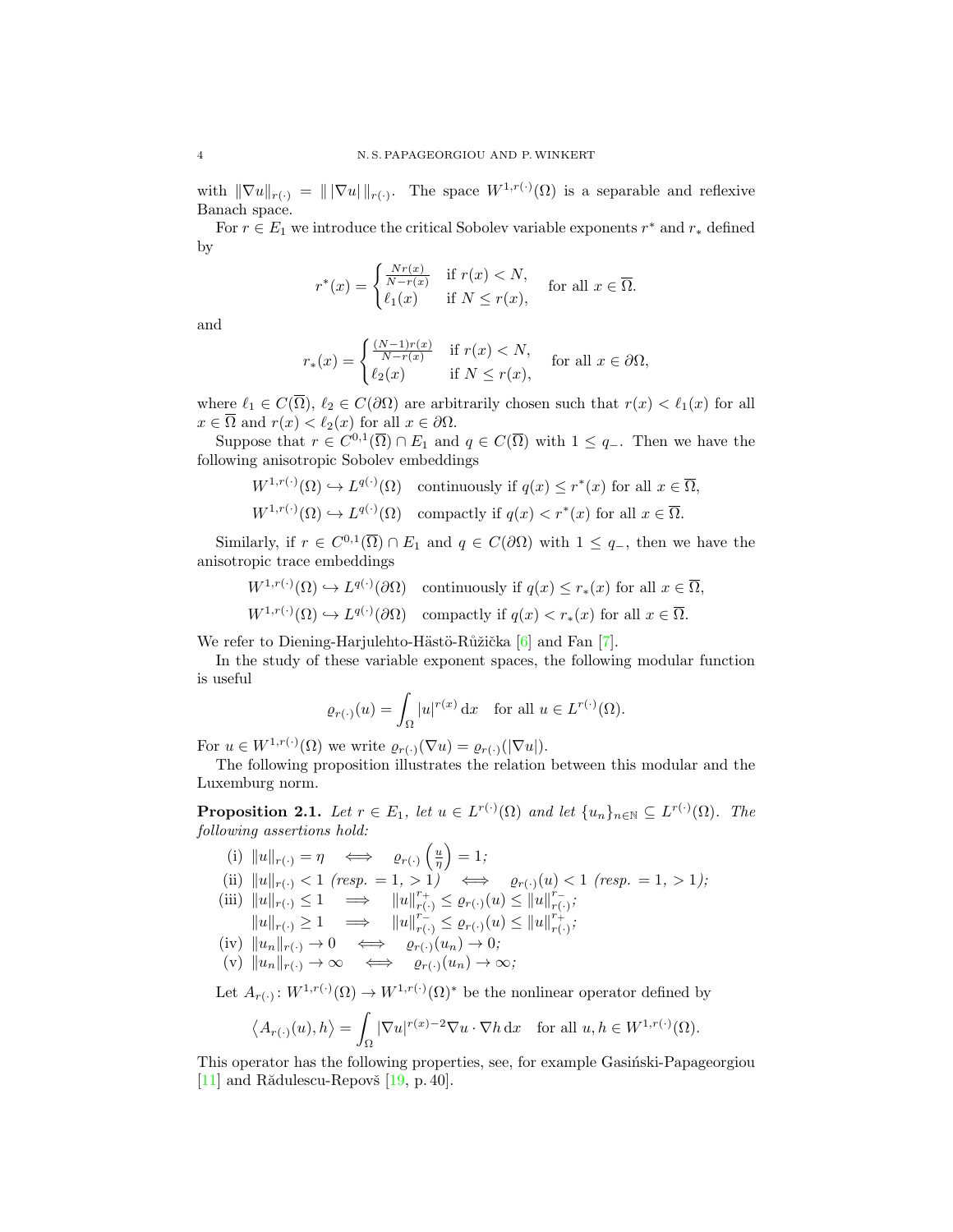<span id="page-4-0"></span>**Proposition 2.2.** The operator  $A_{r(\cdot)}: W^{1,r(\cdot)}(\Omega) \to W^{1,r(\cdot)}(\Omega)^*$  is bounded (so it maps bounded sets to bounded sets), continuous, strictly monotone (which implies it is also maximal monotone) and of type  $(S_+)$ , that is,

$$
u_n \stackrel{w}{\to} u
$$
 in  $W^{1,r(\cdot)}(\Omega)$  and  $\limsup_{n \to \infty} \langle A_{r(\cdot)}(u_n), u_n - u \rangle \leq 0$ 

imply  $u_n \to u$  in  $W^{1,r(\cdot)}(\Omega)$ .

In the anisotropic regularity theory we need the Banach space  $C^1(\overline{\Omega})$ . This is an ordered Banach space with positive order cone

$$
C^{1}(\overline{\Omega})_{+} = \left\{ u \in C^{1}(\overline{\Omega}) : u(x) \ge 0 \text{ for all } x \in \overline{\Omega} \right\}.
$$

This cone has a nonempty interior given by

$$
int (C^{1}(\overline{\Omega})_{+}) = \left\{ u \in C^{1}(\overline{\Omega})_{+} : u(x) > 0 \text{ for all } x \in \overline{\Omega} \right\}.
$$

We will also use another open cone in  $C^1(\overline{\Omega})$  defined by

$$
D_{+} = \left\{ u \in C^{1}(\overline{\Omega}) : u(x) > 0 \text{ for all } x \in \Omega \text{ and } \frac{\partial u}{\partial \nu} \Big|_{\partial \Omega \cap u^{-1}(0)} < 0 \right\}
$$

where  $\frac{\partial u}{\partial \nu} = \nabla u \cdot \nu$ .

Given  $u \in W^{1,r(\cdot)}(\Omega)$ , we set  $u^{\pm} = \max\{\pm u, 0\}$  being the positive and negative part of u, respectively. We know that  $u = u^+ - u^-$ ,  $|u| = u^+ + u^-$  and  $u^{\pm} \in$  $W^{1,r(\cdot)}(\Omega)$ . If  $u, v \colon \Omega \to \mathbb{R}$  are measurable functions and  $u(x) \le v(x)$  for a. a.  $x \in \Omega$ , then we introduce the following order interval in  $W^{1,r(\cdot)}(\Omega)$ 

$$
[u, v] = \left\{ h \in W^{1, r(\cdot)}(\Omega) : u(x) \le h(x) \le v(x) \text{ for a.a. } x \in \Omega \right\}.
$$

Moreover, we denote by  $\mathrm{int}_{C^1(\overline{\Omega})}[u, v]$  the interior of  $[u, v] \cap C^1(\overline{\Omega})$  in  $C^1(\overline{\Omega})$ . Furthermore, we define

$$
[u] = \left\{ h \in W^{1,r(\cdot)}(\Omega) : u(x) \le h(x) \text{ for a. a. } x \in \Omega \right\}.
$$

Suppose that X is a Banach space and  $\varphi \in C^1(X)$ . We introduce the following sets

$$
K_{\varphi} = \{ u \in X : \varphi'(u) = 0 \},
$$
  

$$
\varphi^{c} = \{ u \in X : \varphi(u) \le c \} \quad \text{with } c \in \mathbb{R}.
$$

We say that  $\varphi$  satisfies the "Cerami condition", C-condition for short, if every sequence  $\{u_n\}_{n\in\mathbb{N}}\subseteq X$  such that  $\{\varphi(u_n)\}_{n\in\mathbb{N}}\subseteq \mathbb{R}$  is bounded and

$$
(1 + \|u_n\|_X) \varphi'(u_n) \to 0 \quad \text{in } X^* \quad \text{as } n \to \infty,
$$

admits a strongly convergent subsequence.

If  $Y_2 \subseteq Y_1 \subseteq X$ , then we denote by  $H_k(Y_1, Y_2)$  with  $k \in \mathbb{N}_0$ , the  $k =$ -relative singular homology group with integer coefficients. If  $u \in K_{\varphi}$  is isolated, then the  $k \stackrel{\text{th}}{=}$ -critical group of  $\varphi$  at u is defined by

$$
C_k(\varphi, u) = H_k(\varphi^c \cap U, (\varphi^c \cap U) \setminus \{u\}) \quad \text{for all } k \in \mathbb{N}_0
$$

with  $c = \varphi(u)$  and a neighborhood U of u such that  $\varphi^c \cap K_{\varphi} \cap U = \{u\}$ . The excision property of singular homology implies that this definition of critical groups is independent of the isolating neighborhood U.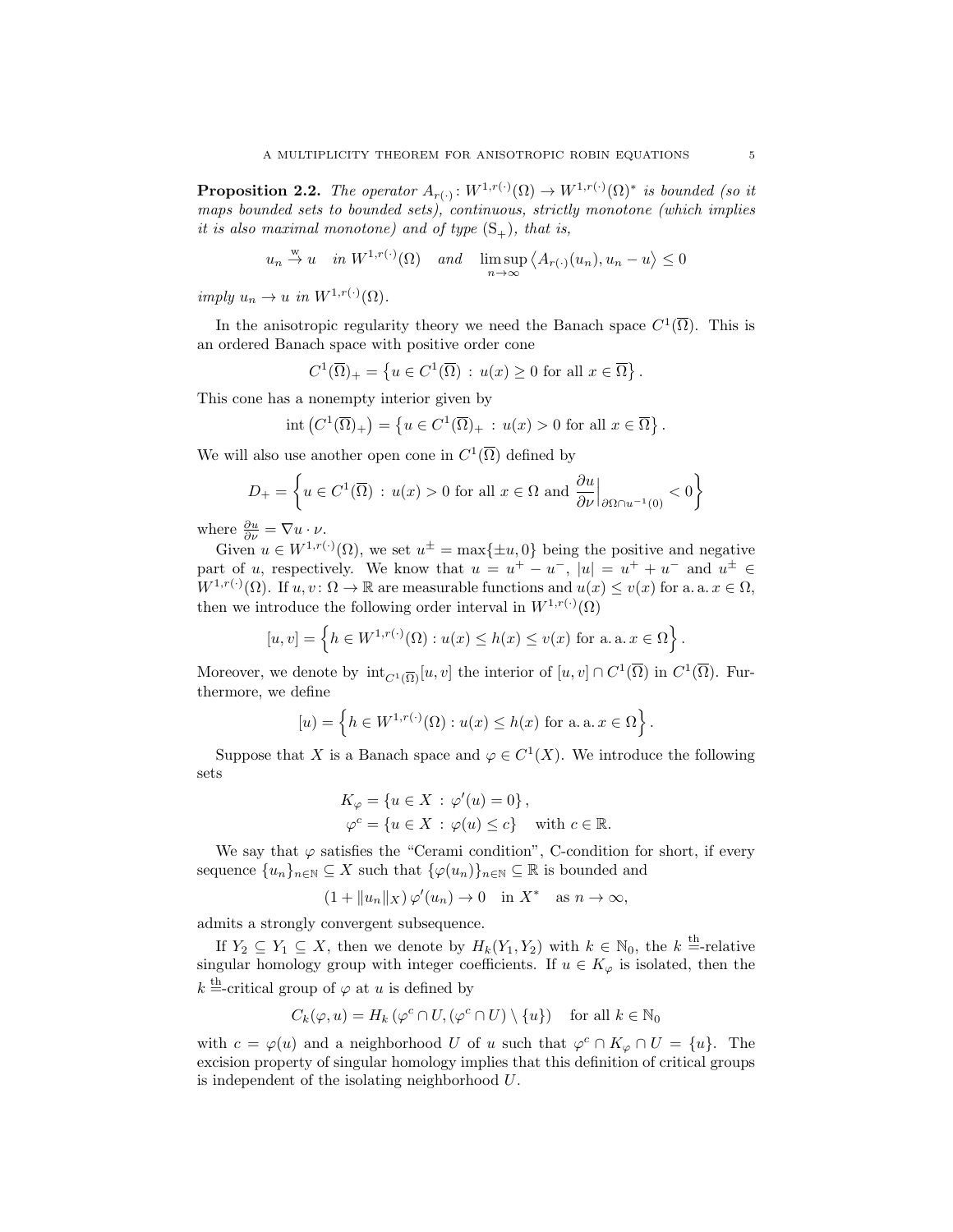Now we introduce our hypotheses on the exponent  $p(\cdot)$ , the potential  $\xi(\cdot)$  and the boundary coefficient  $\beta(\cdot)$ :

H<sub>0</sub>:  $p \in C^{0,1}(\overline{\Omega}), 1 < p_-(x) = \min_{x \in \overline{\Omega}} p(x) < N, \xi \in L^{\infty}(\Omega), \beta \in C^{0,\alpha}(\partial \Omega)$ with  $\alpha \in (0,1)$ ,  $\xi(x) \geq 0$  for a. a.  $x \in \Omega$ ,  $\beta(x) \geq 0$  for all  $x \in \partial\Omega$  and  $\xi \not\equiv 0$ or  $\beta \not\equiv 0$ .

Note that the case  $\beta = 0$  is also included and corresponds to the Neumann problem.

We introduce the C<sup>1</sup>-functional  $\gamma_{p(\cdot)}: W^{1,p(\cdot)}(\Omega) \to \mathbb{R}$  defined by

$$
\gamma_{p(\cdot)}(u) = \int_{\Omega} \frac{1}{p(x)} |\nabla u|^{p(x)} \, \mathrm{d}x + \int_{\Omega} \frac{\xi(x)}{p(x)} |u|^{p(x)} \, \mathrm{d}x + \int_{\partial \Omega} \frac{\beta(x)}{p(x)} |u|^{p(x)} \, \mathrm{d}\sigma
$$

for all  $u \in W^{1,p(\cdot)}(\Omega)$ . We have

$$
\left\langle \gamma'_{p(\cdot)}(u), h \right\rangle = \left\langle A_{p(\cdot)}(u), h \right\rangle + \int_{\Omega} \xi(x) |u|^{p(x)-2} uh \, dx + \int_{\partial \Omega} \beta(x) |u|^{p(x)-2} uh \, d\sigma
$$

for all  $u, h \in W^{1,p(\cdot)}(\Omega)$ . Moreover, let  $\varrho_0: W^{1,p(\cdot)}(\Omega) \to \mathbb{R}$  be the modular function defined by

$$
\varrho_0(u) = \varrho_{p(\cdot)}(\nabla u) + \int_{\Omega} \xi(x)|u|^{p(x)} dx + \int_{\partial\Omega} \beta(x)|u|^{p(x)} d\sigma
$$

for all  $u \in W^{1,p(\cdot)}(\Omega)$ .

In the sequel we denote by  $\|\cdot\|$  the norm of the Sobolev space  $W^{1,p(\cdot)}(\Omega)$  defined by

$$
||u|| = ||u||_{p(\cdot)} + ||\nabla u||_{p(\cdot)}
$$
 for  $u \in W^{1,p(\cdot)}(\Omega)$ .

The following estimates for  $\gamma_{p(\cdot)}(\cdot)$  will be useful in what follows. The result can be found in the recent work of Papageorgiou-Rădulescu-Tang  $[18]$ .

<span id="page-5-0"></span>**Proposition 2.3.** If hypothesis H<sub>0</sub> holds, then there exist  $\hat{c}_0, \hat{c} > 0$  such that

$$
\begin{aligned}\n\hat{c}||u||^{p_{+}} &\leq \frac{1}{p_{+}}\varrho_{0}(u) \leq \gamma_{p(\cdot)}(u) \leq \frac{1}{p_{-}}\varrho_{0}(u) \leq \hat{c}_{0}||u||^{p_{-}} & \quad \text{if } ||u|| \leq 1, \\
\hat{c}||u||^{p_{-}} &\leq \frac{1}{p_{+}}\varrho_{0}(u) \leq \gamma_{p(\cdot)}(u) \leq \frac{1}{p_{-}}\varrho_{0}(u) \leq \hat{c}_{0}||u||^{p_{+}} & \quad \text{if } ||u|| \geq 1.\n\end{aligned}
$$

Now we are ready to state our hypotheses on the nonlinearity  $f: \Omega \times \mathbb{R} \to \mathbb{R}$ .

H<sub>1</sub>:  $f: \Omega \times \mathbb{R} \to \mathbb{R}$  is a Carathéodory function such that  $f(x, 0) = 0$  for a. a.  $x \in$  $\Omega$  and

(i) there exists  $a \in L^{\infty}(\Omega)$  such that

$$
|f(x, s)| \le a(x) \left[1 + |s|^{r(x)-1}\right]
$$

for a. a.  $x \in \Omega$ , for all  $s \in \mathbb{R}$  with  $r \in L^{\infty}(\Omega)$  such that  $p_{+} < r(x) <$  $p^*(x)$  for a. a.  $x \in \Omega$ ;

(ii) if 
$$
F(x, s) = \int_0^s f(x, t) dt
$$
, then  

$$
\lim_{s \to \pm \infty} \frac{F(x, s)}{|s|^{p_+}} = +\infty \quad \text{uniformly for a. a. } x \in \Omega;
$$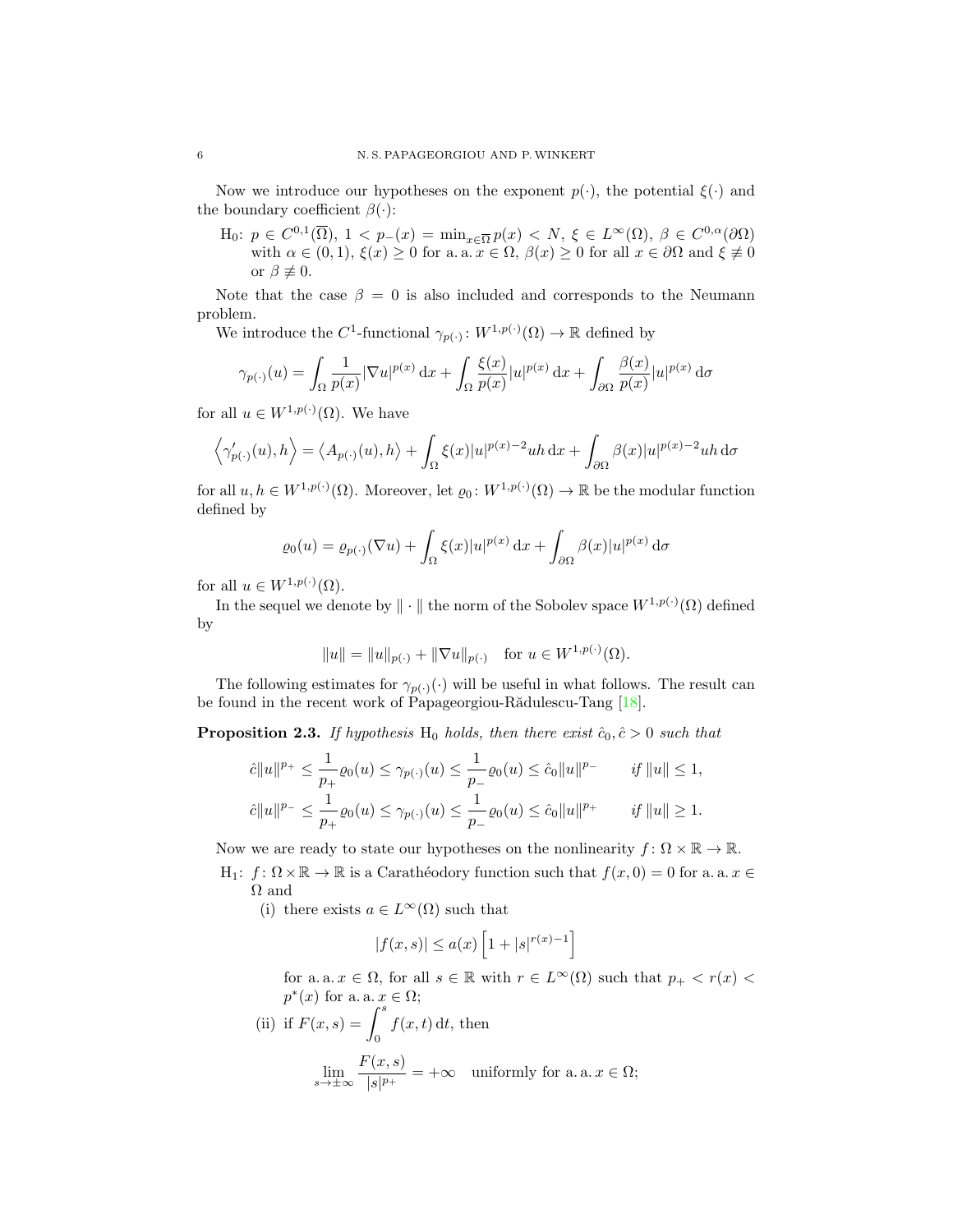(iii) there exists a function  $q \in C(\overline{\Omega})$  such that

$$
q(x) \in \left( (r_+ - p_-) \, \frac{N}{p_-}, p^*(x) \right) \quad \text{ for all } x \in \overline{\Omega}
$$

and

$$
0 < \eta \le \liminf_{s \to +\infty} \frac{f(x,s)s - p_+ F(x,s)}{|s|^{q(x)}}
$$

uniformly for a. a.  $x \in \Omega$ ;

(iv) there exist  $\eta_- < 0 < \eta_+$ ,  $\tau \in C(\overline{\Omega})$  and  $\delta > 0$  such that

$$
f(x, \eta_+) \le -c_0 < 0 < c_1 \le f(x, \eta_-)
$$

for a. a.  $x \in \Omega$ , for some positive constants  $c_0, c_1, \tau_+ < p_-\$  and

$$
f(x,s)s \ge c_2|s|^{\tau(x)}
$$

- for a. a.  $x \in \Omega$ , for all  $s \in \mathbb{R}$  and for some  $c_2 > 0$ ;
- (v) there exists  $\xi > 0$  such that

$$
s \to f(x, s) + \hat{\xi}|s|^{p(x)-2}s
$$

is nondecreasing on  $[\eta_-, \eta_+]$  for a. a.  $x \in \Omega$ .

<span id="page-6-0"></span>**Remark 2.4.** Hypotheses H<sub>1</sub>(ii), (iii) imply that  $f(x, \cdot)$  is  $(p_{+} - 1)$ -superlinear for a. a.  $x \in \Omega$ . However, we do not use the Ambrosetti-Rabinowitz condition as it was done in most previous works on the subject, see Deng [\[2\]](#page-15-1), Deng-Wang [\[3\]](#page-15-2) and Fan-Deng  $[10]$ , for example. Hypothesis  $H_1(iv)$  dictates an oscillatory behavior near zero. In contrast, in [\[2\]](#page-15-1), [\[3\]](#page-15-2) and [\[10\]](#page-16-1) the reaction  $f(x, \cdot)$  is required to be positive. Moreover, in [\[10\]](#page-16-1),  $f(x, \cdot)$  is nondecreasing. So we see that our hypotheses provide a broader framework for the analysis of problem  $(1.1)$ . The following function satisfies hypothesis  $H_1$ , but fails to fulfill the Ambrosetti-Rabinowitz condition, where we drop the x-dependence for simplification:

$$
f(s) = \begin{cases} |s|^{\tau(x)-2}s - 2|s|^{\mu(x)-2}s & \text{if } |s| \le 1, \\ |s|^{p_{+}-2}s\ln(|s|) - |s|^{q(x)-2}s & \text{if } 1 < |s|, \end{cases}
$$

with  $\tau \in E_1$ ,  $\mu, q \in L^{\infty}(\Omega)$  and  $q(x) \leq p_+$  for a. a.  $x \in \Omega$ . Note that f fails to satisfy the requirements in [\[2\]](#page-15-1), [\[3\]](#page-15-2) and [\[10\]](#page-16-1).

## 3. Constant sign solutions

<span id="page-6-1"></span>We start by producing two localized constant sign solutions. To do this, we do not need the complete set of hypothesis  $H_1$ . More precisely we do not need the asymptotic conditions H<sub>1</sub>(ii), (iii) as  $s \to \pm \infty$ .

<span id="page-6-2"></span>**Proposition 3.1.** If hypotheses  $H_0$ ,  $H_1(i)$ , (iv), (v) hold, then problem [\(1.1\)](#page-0-0) has two constant sign solutions

$$
u_0 \in \text{int}\left(C^1(\overline{\Omega})_+\right) \quad \text{and} \quad v_0 \in -\text{int}\left(C^1(\overline{\Omega})_+\right)
$$

such that

$$
\eta_- < v_0(x) < 0 < u_0(x) < \eta_+ \quad \text{for all } x \in \overline{\Omega}.
$$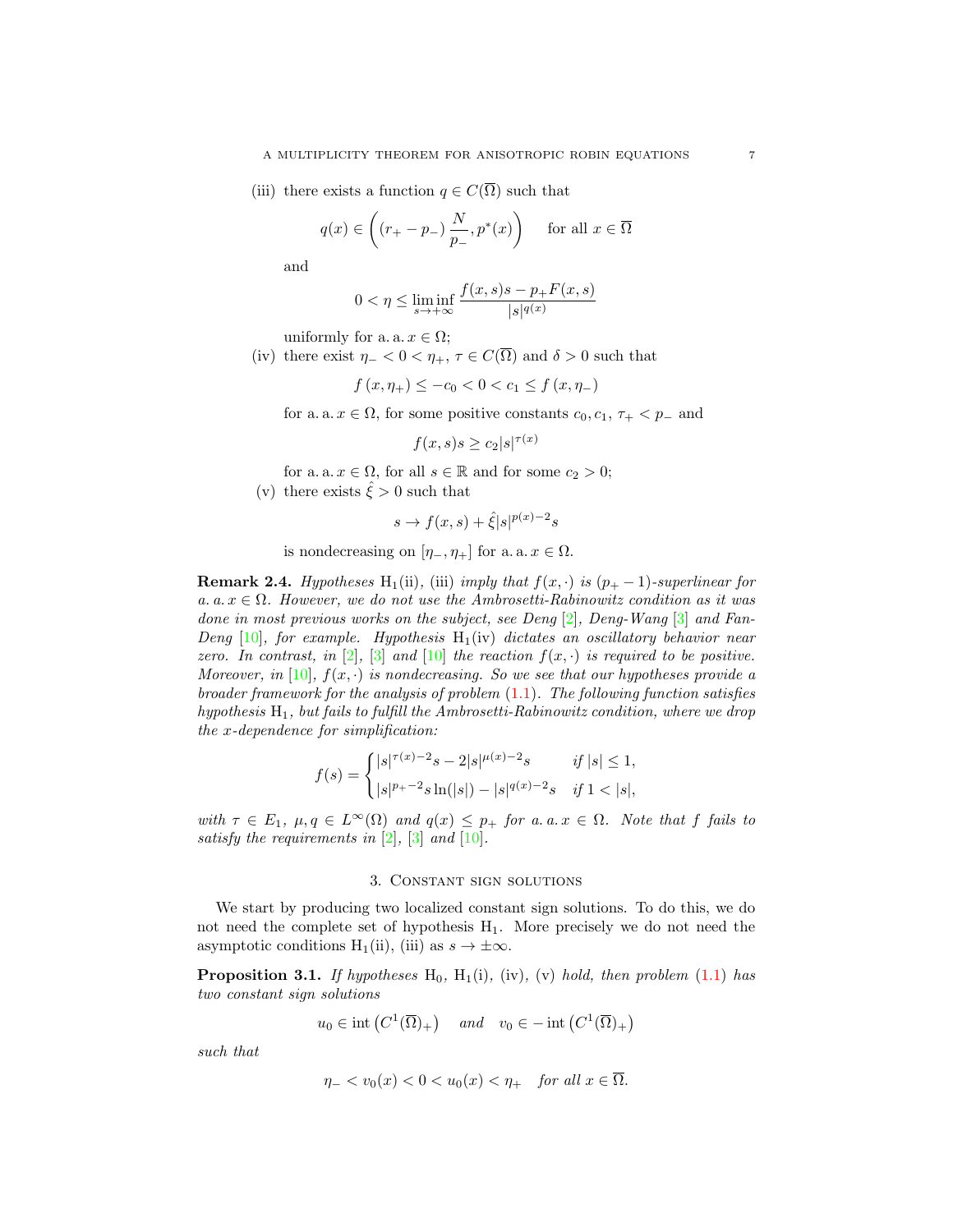Proof. First we show the existence of the positive solution. To this end, we introduce the Carathéodory function  $\hat{f}_+ : \Omega \times \mathbb{R} \to \mathbb{R}$  defined by

<span id="page-7-0"></span>
$$
\hat{f}_{+}(x,s) = \begin{cases} f(x,s^{+}) & \text{if } s \leq \eta_{+}, \\ f(x,\eta_{+}) & \text{if } \eta_{+} < s. \end{cases}
$$
\n(3.1)

We set  $\hat{F}_+(x,s) = \int_0^s \hat{f}_+(x,t) dt$  and consider the  $C^1$ -functional  $\hat{\psi}_+ : W^{1,p(\cdot)}(\Omega) \to$ R defined by

$$
\hat{\psi}_+(u) = \gamma_{p(\cdot)}(u) - \int_{\Omega} \hat{F}_+(x, u) \, dx \quad \text{for all } u \in W^{1, p(\cdot)}(\Omega).
$$

From the truncation in [\(3.1\)](#page-7-0) and Proposition [2.3](#page-5-0) it is clear that  $\hat{\psi}_+ : W^{1,p(\cdot)}(\Omega) \to$ R is coercive. Moreover, the anisotropic Sobolev embedding theorem and the compactness of the anisotropic trace map imply that  $\hat{\psi}_+ : W^{1,p(\cdot)}(\Omega) \to \mathbb{R}$  is also sequentially weakly lower semicontinuous. So, by the Weierstraß-Tonelli theorem we can find  $u_0 \in W^{1,p(\cdot)}(\Omega)$  such that

<span id="page-7-1"></span>
$$
\hat{\psi}_+(u_0) = \min\left[\hat{\psi}_+(u) : u \in W^{1,p(\cdot)}(\Omega)\right].
$$
\n(3.2)

Let  $u \in \text{int}(C^1(\overline{\Omega})_+)$  and choose  $t \in (0,1)$  small enough such that

 $0 < tu(x) \leq \min\{\eta_+, \delta\}$  for all  $x \in \overline{\Omega}$ ,

see hypothesis H<sub>1</sub>(iv). Applying hypothesis H<sub>1</sub>(iv) and recalling that  $t \in (0,1)$ , we have

$$
\hat{\psi}_+(tu)\leq \frac{t^{p_-}}{p_-}\varrho_0(u)-\frac{t^{\tau_+}}{\tau_+}c_0\varrho_{\tau(\cdot)}(u).
$$

Since  $\tau_+$  <  $p_-$  we can choose  $t \in (0,1)$  sufficiently small such that  $\hat{\psi}_+(tu)$  < 0. Hence, since  $u_0$  is the global minimizer of  $\hat{\psi}_+$ , see [\(3.2\)](#page-7-1), we know that

$$
\hat{\psi}_+(u_0) < 0 = \hat{\psi}_+(0).
$$

Thus,  $u_0 \neq 0$ .

From [\(3.2\)](#page-7-1) we have  $(\hat{\psi}_+)'(u_0) = 0$  which is equivalent to

$$
\left\langle \gamma'_{p(\cdot)}(u_0), h \right\rangle = \int_{\Omega} \hat{f}_+(x, u_0) h \, dx \quad \text{for all } h \in W^{1, p(\cdot)}(\Omega). \tag{3.3}
$$

Choosing  $h = -u_0^- \in W^{1,p(\cdot)}(\Omega)$  in [\(3.3\)](#page-7-2) and using [\(3.1\)](#page-7-0) gives

<span id="page-7-2"></span>
$$
\varrho_0(u_0^-) = 0.
$$

Hence, from Proposition [2.3,](#page-5-0) we get  $u_0 \ge 0$  with  $u_0 \ne 0$ .

Next, we choose  $h = (u_0 - \eta_+)^\dagger \in W^{1,p(\cdot)}(\Omega)$  in [\(3.3\)](#page-7-2). Applying the definition of the truncation in  $(3.1)$  and hypothesis  $H_1(iv)$  we obtain

$$
\left\langle \gamma'_{p(\cdot)}(u_0), (u_0 - \eta_+)^\dagger \right\rangle = \int_{\Omega} f(x, \eta_+) (u_0 - \eta_+)^\dagger dx
$$
  
 
$$
\leq 0 = \left\langle \gamma'_{p(\cdot)}(\eta_+), (u_0 - \eta_+)^\dagger \right\rangle.
$$

So,  $u_0 \leq \eta_+$ , see hypothesis H<sub>0</sub>.

We have proved that

<span id="page-7-3"></span>
$$
u_0 \in [0, \eta_+], \quad u_0 \neq 0. \tag{3.4}
$$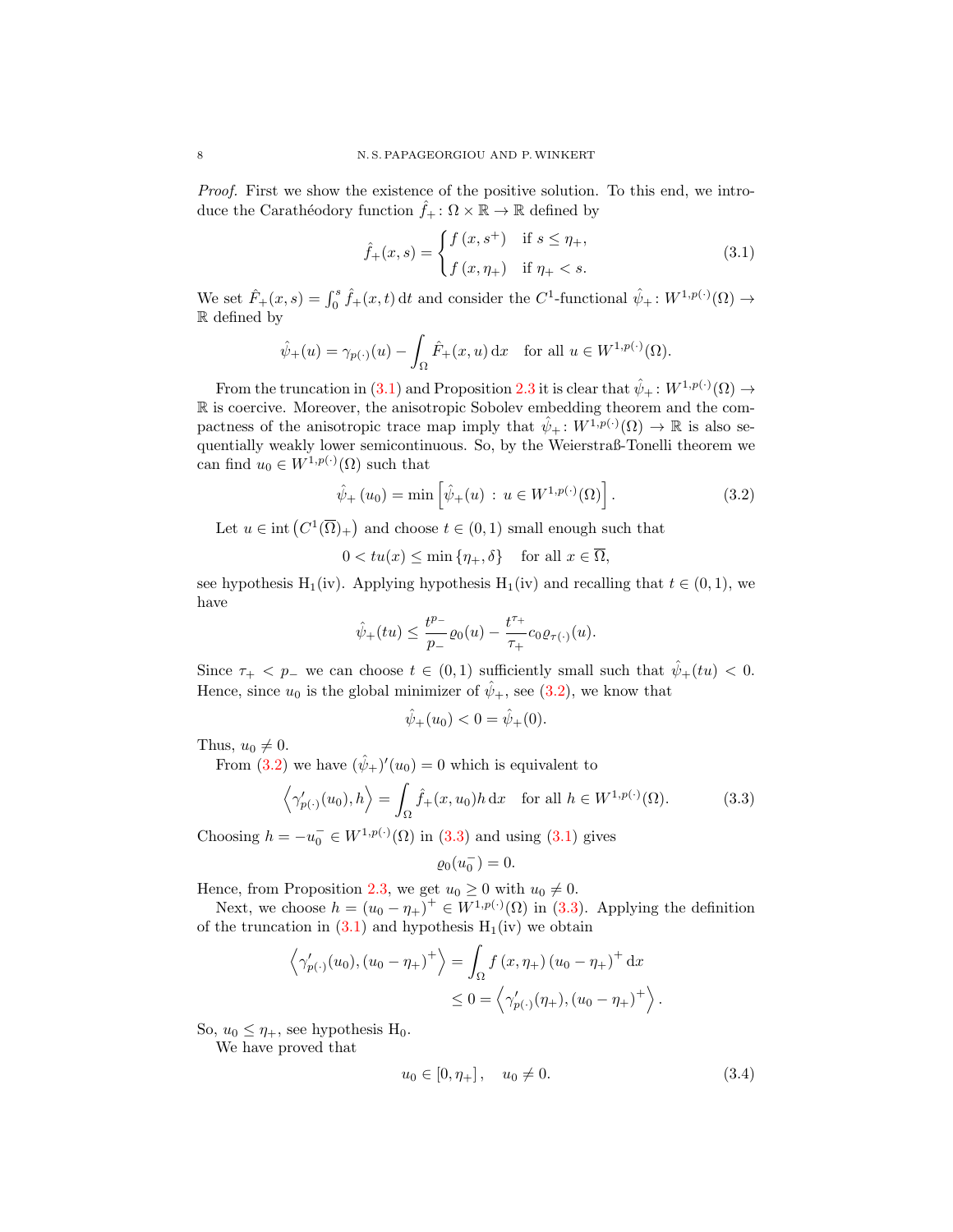Then,  $(3.4)$ ,  $(3.1)$  and  $(3.3)$  imply that  $u_0$  is a positive solution of problem  $(1.1)$ . From the anisotropic regularity theory, see Fan [\[8,](#page-16-6) Theorem 1.3], we have  $u_0 \in$  $C^1(\overline{\Omega})_+ \setminus \{0\}$ . Finally the anisotropic maximum principle of Zhang [\[23,](#page-16-7) Theorem 1.2] implies that  $u_0 \in \text{int}(C^1(\overline{\Omega})_+)$ .

Let  $\hat{\xi} > 0$  be as given in hypothesis H<sub>1</sub>(v). Then, by using [\(3.4\)](#page-7-3) and hypothesis  $H_1(v)$  one gets

$$
-\Delta_{p(\cdot)}u_0 + \left(\xi(x) + \hat{\xi}\right)u_0^{p(x)-1} = f(x, u_0) + \hat{\xi}u_0^{p(x)-1}
$$
  
\n
$$
\leq f(x, \eta_+) + \hat{\xi}\eta_+^{p(x)-1}
$$
  
\n
$$
\leq -c_0 + \hat{\xi}\eta_+^{p(x)-1}
$$
  
\n
$$
\leq -\Delta_{p(\cdot)}\eta_+ + \left(\xi(x) + \hat{\xi}\right)\eta_+^{p(x)-1} \quad \text{in } \Omega.
$$

From Proposition 2.5 of Papageorgiou-R $\ddot{\text{a}}$ dulescu-Repov $\check{\text{s}}$  [\[15\]](#page-16-8) we then conclude that  $\eta_+ - u_0 \in D_+.$ 

Similarly, using the Carathéodory function  $\hat{f}_- : \Omega \times \mathbb{R} \to \mathbb{R}$  defined by

$$
\hat{f}_{-}(x,s) = \begin{cases} f(x,\eta_{-}) & \text{if } s < \eta_{-}, \\ f(x,s) & \text{if } \eta_{-} \le s \end{cases}
$$

and reasoning as above, we produce a negative solution

$$
v_0 \in -\operatorname{int} (C^1(\overline{\Omega})_+)
$$
 and  $v_0 - \eta_- \in D_+.$ 

From Proposition [3.1](#page-6-2) it follows that

$$
u_0 \in \mathrm{int}_{C^1(\overline{\Omega})} [0, \eta_+] \quad \text{and} \quad v_0 \in \mathrm{int}_{C^1(\overline{\Omega})} [\eta_-, 0]. \tag{3.5}
$$

Now, using these localized constant sign solutions, we are going to show the existence of two more such solutions, one is larger than  $u_0$  and the other one is smaller than  $v_0$ . So, we will have four smooth constant sign solutions which are ordered. For this we will use the asymptotic conditions H<sub>1</sub>(ii), (iii) as  $s \to \pm \infty$ .

<span id="page-8-0"></span>**Proposition 3.2.** If hypotheses  $H_0$ ,  $H_1$  hold, then problem [\(1.1\)](#page-0-0) has two more constant sign solutions

$$
\hat{u} \in \text{int}\left(C^1(\overline{\Omega})_+\right) \quad \text{and} \quad \hat{v} \in -\text{int}\left(C^1(\overline{\Omega})_+\right)
$$

such that

$$
\hat{u} \neq u_0, \ u_0 \leq \hat{u} \quad and \quad \hat{v} \neq v_0, \ \hat{v} \leq v_0.
$$

Proof. We start with the existence of a second positive solution. To this end, we introduce the Carathéodory function  $g_+ : \Omega \times \mathbb{R} \to \mathbb{R}$  defined by

$$
g_{+}(x,s) = \begin{cases} f(x, u_{0}(x)) & \text{if } s \le u_{0}(x), \\ f(x,s) & \text{if } u_{0}(x) < s. \end{cases}
$$
 (3.6)

Moreover, we will use the truncation of  $g_+(x, \cdot)$  at  $\eta_+$ , recall that  $u_0(x) < \eta_+$  for all  $x \in \Omega$ . So we introduce the Carathéodory function  $\hat{g}_+ : \Omega \times \mathbb{R} \to \mathbb{R}$  defined by

<span id="page-8-2"></span>
$$
\hat{g}_{+}(x,s) = \begin{cases} g(x,s) & \text{if } s \leq \eta_{+}, \\ g(x,\eta_{+}) & \text{if } \eta_{+} < s. \end{cases}
$$
 (3.7)

<span id="page-8-3"></span><span id="page-8-1"></span> $\Box$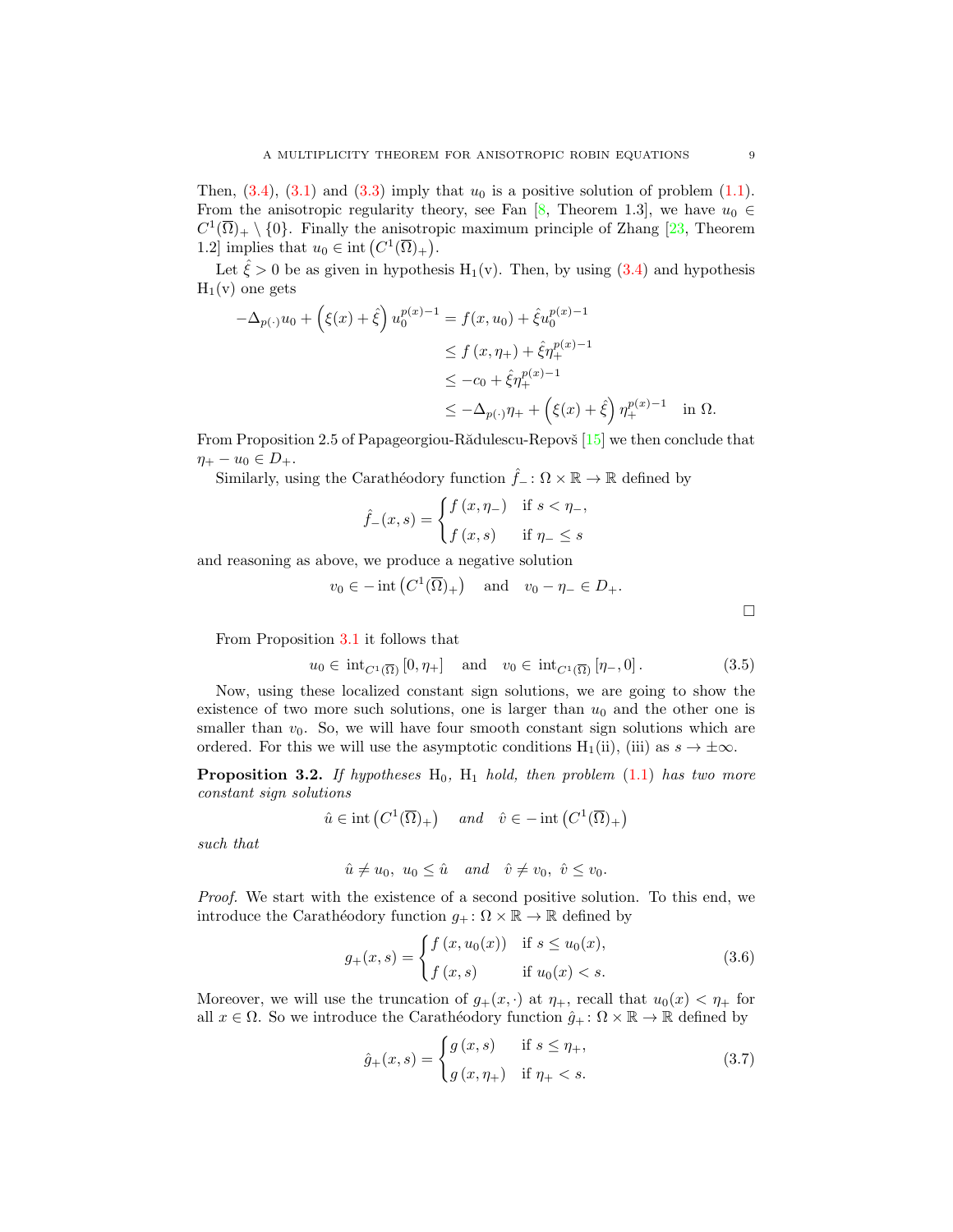We set  $G_+(x,s) = \int_0^s g_+(x,t) dt$ ,  $\hat{G}_+(x,s) = \int_0^s \hat{g}_+(x,t) dt$  and consider the  $C^1$ functionals  $\sigma_+, \hat{\sigma}_+ : W^{1,p(\cdot)}(\Omega) \to \mathbb{R}$  defined by

$$
\sigma_+(u) = \gamma_{p(\cdot)}(u) - \int_{\Omega} G_+(x, u) dx \quad \text{for all } u \in W^{1, p(\cdot)}(\Omega),
$$
  

$$
\hat{\sigma}_+(u) = \gamma_{p(\cdot)}(u) - \int_{\Omega} \hat{G}_+(x, u) dx \quad \text{for all } u \in W^{1, p(\cdot)}(\Omega).
$$

Using  $(3.6)$ ,  $(3.7)$  and the anisotropic regularity theory, see Winkert-Zacher  $[22]$ (see also Ho-Kim-Winkert-Zhang  $[12]$ ) and Fan  $[8]$ , we have

$$
K_{\sigma_+} \subseteq [u_0) \cap \text{int}\left(C^1(\overline{\Omega})_+\right) \quad \text{and} \quad K_{\hat{\sigma}_+} \subseteq [u_0, \eta_+] \cap \text{int}\left(C^1(\overline{\Omega})_+\right). \tag{3.8}
$$

Moreover, it is clear that from  $(3.6)$  and  $(3.7)$  we know that

$$
\sigma_{+}\big|_{[0,\eta_{+}]} = \hat{\sigma}_{+}\big|_{[0,\eta_{+}]}. \tag{3.9}
$$

From [\(3.8\)](#page-9-0) we see that we can always assume that

<span id="page-9-2"></span><span id="page-9-1"></span><span id="page-9-0"></span>
$$
K_{\hat{\sigma}_+} = \{u_0\}.\tag{3.10}
$$

Otherwise, we would infer from  $(3.8)$  and  $(3.7)$  that we already have a second positive smooth solution of  $(1.1)$  larger than  $u_0$  and so we are done.

From [\(3.7\)](#page-8-2) and Proposition [2.3](#page-5-0) it is clear that  $\hat{\sigma}_+ : W^{1,p(\cdot)}(\Omega) \to \mathbb{R}$  is coercive. Also it is sequentially weakly lower semicontinuous. Hence, its global minimizer exists, that is, we find  $\tilde{u}_0 \in W^{1,p(\cdot)}(\Omega)$  such that

$$
\hat{\sigma}_+(\tilde{u}_0)=\min\left[\hat{\sigma}_+(u)\,:\,u\in W^{1,p(\cdot)}(\Omega)\right].
$$

Because of  $(3.10)$  we conclude that  $\tilde{u}_0 = u_0$ .

From [\(3.9\)](#page-9-2) and [\(3.5\)](#page-8-3) it follows that  $u_0$  is a local  $C^1(\overline{\Omega})$ -minimizer of  $\sigma_+$ . Then we know that

$$
u_0 \text{ is a local } W^{1, p(\cdot)}(\Omega) \text{-minimizer of } \sigma_+, \tag{3.11}
$$

see Fan  $[9]$  and Gasiński-Papageorgiou  $[11]$ .

Note that from  $(3.8)$  and  $(3.6)$  we see that we may assume that

<span id="page-9-6"></span><span id="page-9-5"></span><span id="page-9-4"></span><span id="page-9-3"></span>
$$
K_{\sigma_+} \text{ is finite.} \tag{3.12}
$$

Otherwise we already have an infinity of positive smooth solutions of  $(1.1)$  all larger than  $u_0$  and so we are done.

From  $(3.11)$ ,  $(3.12)$  and Theorem 5.7.6 of Papageorgiou-R $\ddot{a}$ dulescu-Repov $\ddot{b}$  [\[16,](#page-16-12) p. 449] we can find  $\rho \in (0,1)$  small enough such that

$$
\sigma_+(u_0) < \inf \left[ \sigma_+(u) \, : \, \|u - u_0\| = \rho \right] = m_+ \tag{3.13}
$$

On account of hypothesis H<sub>1</sub>(ii), if  $u \in \text{int}(C^1(\overline{\Omega})_+)$ , we have

$$
\sigma_+(tu) \to -\infty \quad \text{as } t \to +\infty. \tag{3.14}
$$

Moreover, hypotheses  $H_1(ii)$ , (iii) and Proposition 4.1 of Gasinski-Papageorgiou [\[11\]](#page-16-2) imply that

<span id="page-9-8"></span><span id="page-9-7"></span>
$$
\sigma_{+} \text{ satisfies the } C\text{-condition.} \tag{3.15}
$$

From  $(3.13)$ ,  $(3.14)$  and  $(3.15)$  we see that we can use the mountain pass theorem and find  $\hat{u} \in W^{1,p(\cdot)}(\Omega)$  such that

$$
\hat{u} \in K_{\sigma_+} \subseteq [u_0) \cap \text{int}\left(C^1(\overline{\Omega})_+\right) \quad \text{and} \quad \sigma_+(u_0) < m_+ \leq \sigma_+(\hat{u}),\tag{3.16}
$$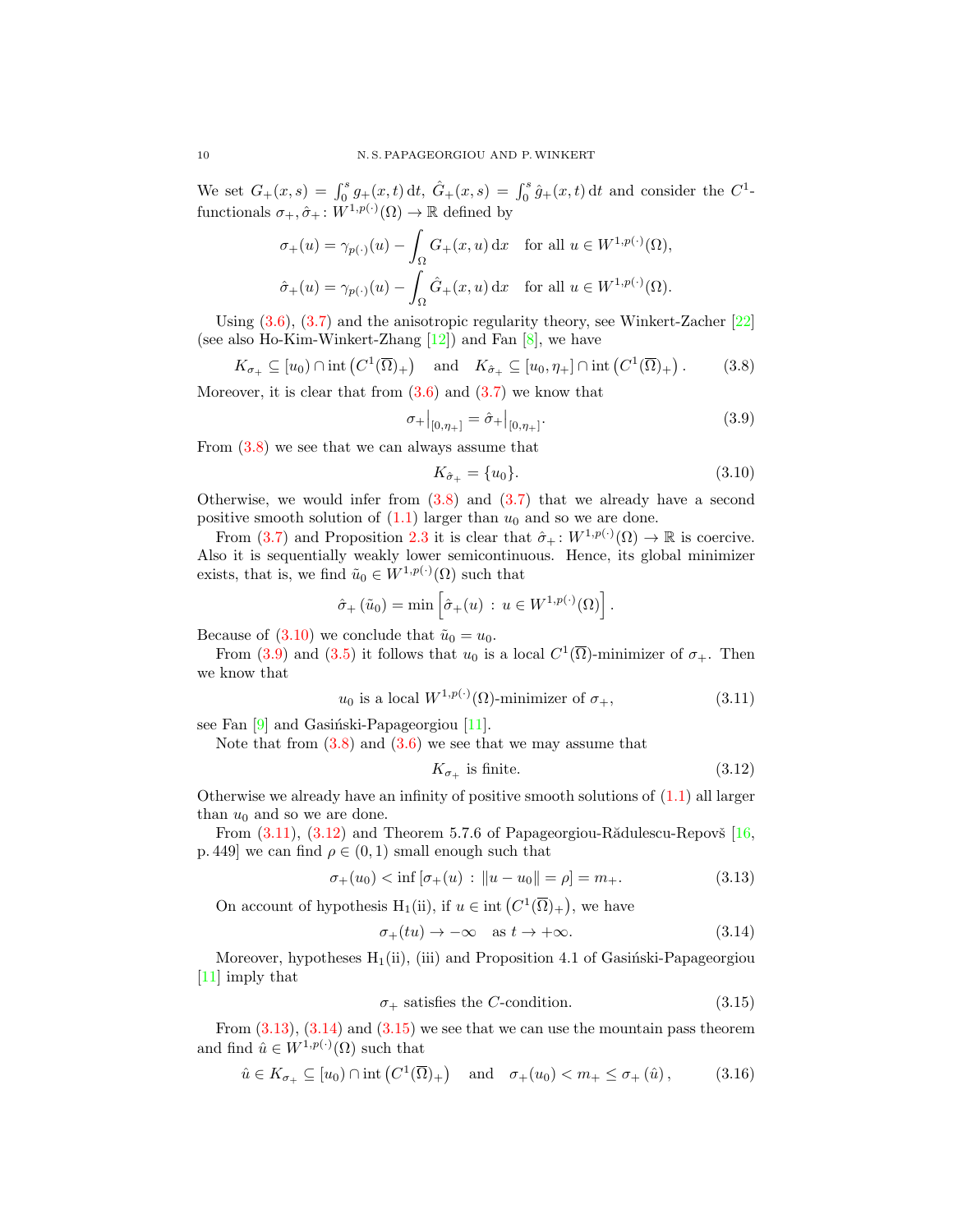see [\(3.8\)](#page-9-0) and [\(3.13\)](#page-9-5). From [\(3.16\)](#page-9-8) and [\(3.6\)](#page-8-1) it follows that  $\hat{u} \in \text{int}(C^1(\overline{\Omega})_+)$  is the second positive smooth solution of problem [\(1.1\)](#page-0-0) with  $u_0 \leq \hat{u}$  and  $\hat{u} \neq u_0$ .

In a similar way, starting with the Carathéodory function

$$
g_{-}(x,s) = \begin{cases} f(x,s) & \text{if } s < v_0(x), \\ f(x,v_0(x)) & \text{if } v_0(x) \le s \end{cases}
$$

and continuing as above, we can produce a second negative smooth solution  $\hat{v} \in$  $-\operatorname{int}\left(C^1(\overline{\Omega})_+\right)$  with  $\hat{v} \leq v_0$  and  $\hat{v} \neq v_0$ .

In fact we will show that problem  $(1.1)$  admits extremal constant sign solutions, that is, there is a smallest positive solution  $u_* \in \text{int}(C^1(\overline{\Omega})_+)$  and a greatest negative solution  $v_* \in -\text{int}(C^1(\overline{\Omega})_+)$ . In Section [4](#page-13-1) we will use these extremal constant sign solutions in order to prove the existence of a sign-changing solution, also called nodal solution.

Hypotheses  $H_1(i)$ , (iv) imply that

<span id="page-10-3"></span>
$$
f(x,s)s \ge c_2|s|^{\tau(x)-1} - c_3|s|^{\tau(x)-1} \tag{3.17}
$$

for a. a.  $x \in \Omega$ , for all  $s \in \mathbb{R}$  and for some  $c_3 > 0$ . This unilateral growth condition on  $f(x, \cdot)$  leads to the following auxiliary Robin problem

<span id="page-10-0"></span>
$$
-\Delta_{p(\cdot)}u + \xi(x)|u|^{p(x)-2}u = c_2|u|^{\tau(x)-2}u - c_3|u|^{\tau(x)-2}u \quad \text{in } \Omega,
$$
  

$$
|\nabla u|^{p(x)-2}\nabla u \cdot \nu + \beta(x)|u|^{p(x)-2}u = 0 \qquad \text{on } \partial\Omega.
$$
 (3.18)

For this problem we have the following existence and uniqueness result.

<span id="page-10-2"></span>**Proposition 3.3.** If hypothesis  $H_0$  holds, then problem  $(3.18)$  admits a unique positive solution  $\overline{u} \in \text{int}(C^1(\overline{\Omega})_+)$  and since problem [\(3.18\)](#page-10-0) is odd,  $\overline{v} = -\overline{u} \in$  $-$  int  $(C^1(\overline{\Omega})_+)$  is the unique negative solution of [\(3.18\)](#page-10-0).

*Proof.* First we show the existence of a positive smooth solution for problem  $(3.18)$ . To this end, we introduce the C<sup>1</sup>-functional  $\vartheta_+ : W^{1,p(\cdot)}(\Omega) \to \mathbb{R}$  defined by

$$
\vartheta_{+}(u) = \gamma_{p(\cdot)}(u) + \int_{\Omega} \frac{c_3}{r(x)} \left(u^{+}\right)^{r(x)} dx - \int_{\Omega} \frac{c_2}{\tau(x)} \left(u^{+}\right)^{\tau(x)} dx
$$

for all  $u \in W^{1,p(\cdot)}(\Omega)$ .

Using Proposition [2.3](#page-5-0) we have for all  $||u|| \ge 1$ 

$$
\vartheta_+(u)\geq \hat{c}\|u\|^{p_-}-\frac{c_2}{\tau_-}\varrho_{\tau(\cdot)}(u)\geq \hat{c}\|u\|^{p_-}-c_4\|u\|^{\tau_+}
$$

for some  $c_4 > 0$ , see also Proposition [2.1](#page-3-0) and recall that  $W^{1,p(\cdot)}(\Omega) \hookrightarrow L^{\tau(\cdot)}(\Omega)$ .

Since  $\tau_+$  < p<sub>-</sub>, see hypothesis H<sub>1</sub>(iv), we infer that  $\vartheta_+ : W^{1,p(\cdot)}(\Omega) \to \mathbb{R}$  is coercive. Since it is also sequentially weakly lover semicontinuous, we can find  $\tilde{u} \in W^{1,p(\cdot)}(\Omega)$  such that

<span id="page-10-1"></span>
$$
\vartheta_{+}\left(\tilde{u}\right) = \min\left[\vartheta_{+}(u) \, : \, u \in W^{1,p(\cdot)}(\Omega)\right].\tag{3.19}
$$

Since  $\tau_+ < p_- \leq p(x) < r(x)$  for all  $x \in \overline{\Omega}$ , if  $u \in \text{int}(C^1(\overline{\Omega})_+)$  and  $t \in (0,1)$  is sufficiently small, we have  $\vartheta_+(tu) < 0$ . Then, due to [\(3.19\)](#page-10-1), it holds  $\vartheta_+(\tilde{u}) < 0$  $\vartheta_+(0)$  and so,  $\tilde{u} \neq 0$ .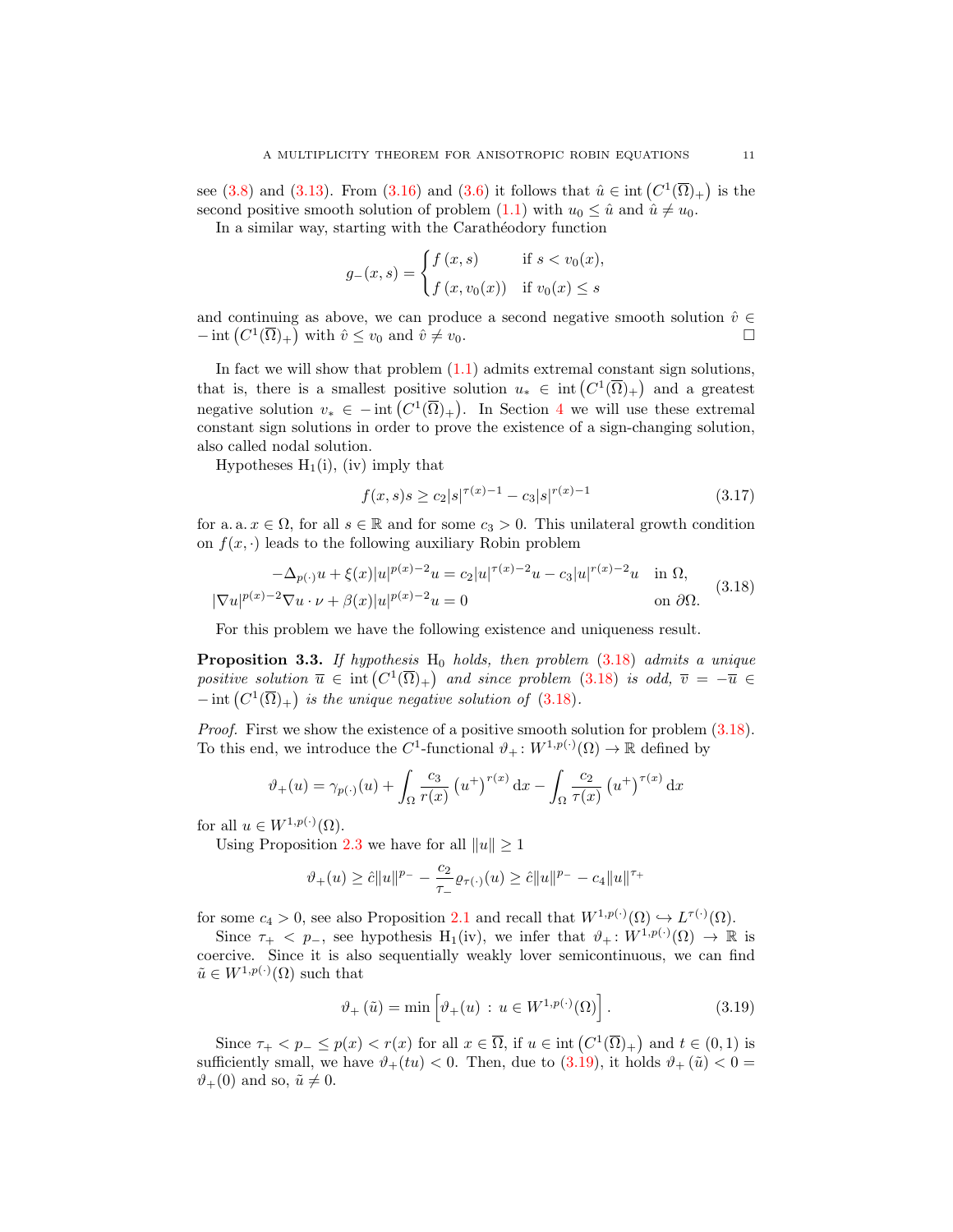From [\(3.19\)](#page-10-1) we know that  $\vartheta'_{+}(\tilde{u}) = 0$  and so

$$
\left\langle \gamma'_{p(\cdot)}\left(\tilde{u}\right), h \right\rangle = \int_{\Omega} c_2 \left(\tilde{u}^+\right)^{\tau(x)-1} h \, \mathrm{d}x - \int_{\Omega} c_3 \left(\tilde{u}^+\right)^{r(x)-1} h \, \mathrm{d}x \tag{3.20}
$$

for all  $h \in W^{1,p(\cdot)}(\Omega)$ . Choosing  $h = -\tilde{u}^- \in W^{1,p(\cdot)}(\Omega)$  in  $(3.20)$ , we get  $\varrho_0(\tilde{u}^-) = 0$ and so,  $\tilde{u} \ge 0$  with  $\tilde{u} \ne 0$ , see Proposition [2.3.](#page-5-0)

Therefore,  $\tilde{u}$  is a positive solution of  $(3.18)$  and as before, using the anisotropic regularity theory, see Winkert-Zacher [\[22\]](#page-16-9) and Fan [\[8\]](#page-16-6), and the anisotropic maxi-mum principle, see Zhang [\[23\]](#page-16-7), we infer that  $\tilde{u} \in \text{int}(C^1(\overline{\Omega})_+)$ .

Next we show that this positive solution of  $(3.18)$  is unique. For this purpose, we introduce the integral functional  $j_+ : L^1(\Omega) \to \overline{R} = \mathbb{R} \cup \{+\infty\}$  defined by

<span id="page-11-0"></span>
$$
j_{+}(u) = \begin{cases} \gamma_{p(\cdot)}\left(\nabla u^{\frac{1}{p_{-}}}\right) & \text{if } u \ge 0, u^{\frac{1}{p_{-}}} \in W^{1,p(\cdot)}(\Omega), \\ +\infty & \text{otherwise.} \end{cases}
$$

From Theorem 2.2 of Takáč-Giacomoni  $[20]$ , see also Díaz-Saá  $[5]$  for the isotropic case, we have that  $j_+ : L^1(\Omega) \to \mathbb{R} \cup \{+\infty\}$  is convex.

Suppose that  $\tilde{y} \in W^{1,p(\cdot)}(\Omega)$  is another positive solution of problem [\(3.18\)](#page-10-0). As before, we have  $\tilde{y} \in \text{int}(C^1(\overline{\Omega})_+)$ . Using Proposition 4.1.22 of Papageorgiou-Rădulescu-Repovš  $[16, p. 274]$  $[16, p. 274]$ , we see that

<span id="page-11-1"></span>
$$
\frac{\tilde{u}}{\tilde{y}} \in L^{\infty}(\Omega) \quad \text{and} \quad \frac{\tilde{y}}{\tilde{u}} \in L^{\infty}(\Omega). \tag{3.21}
$$

Let  $h = \tilde{u}^{p-} - \tilde{y}^{p-} \in W^{1,p(\cdot)}(\Omega)$ . Then, from  $(3.21)$  and if  $|t| < 1$  is small enough, we conclude that

$$
\tilde{u}^{p-} + th \in \text{dom } j_+ \quad \text{and} \quad \tilde{y}^{p-} + th \in \text{dom } j_+.
$$

Hence, on account of the convexity of  $j_{+}$ , we infer that  $j_{+}$  is Gateaux differentiable at  $\tilde{u}^{p-}$  and at  $\tilde{y}^{p-}$  in the direction h. Using Green's identity, see Takáč-Giacomoni [\[20,](#page-16-13) Remark 2.6], and the chain rule, we obtain

$$
j'_{+}(\tilde{u}^{p_{-}})(h) = \frac{1}{p_{-}} \int_{\Omega} \frac{-\Delta_{p(\cdot)}\tilde{u} + \xi(x)\tilde{u}^{p(x)-1}}{\tilde{u}^{p_{-}-1}} h \, dx
$$

$$
= \frac{1}{p_{-}} \int_{\Omega} \left[ \frac{c_2}{\tilde{u}^{p_{-}-\tau(x)}} - c_3 \tilde{u}^{r(x)-p_{-}} \right] h \, dx
$$

and

$$
j'_{+}(\tilde{y}^{p_{-}})(h) = \frac{1}{p_{-}} \int_{\Omega} \frac{-\Delta_{p(\cdot)}\tilde{y} + \xi(x)\tilde{y}^{p(x)-1}}{\tilde{y}^{p_{-}-1}} h \, dx
$$

$$
= \frac{1}{p_{-}} \int_{\Omega} \left[ \frac{c_2}{\tilde{y}^{p_{-}-\tau(x)}} - c_3 \tilde{y}^{r(x)-p_{-}} \right] h \, dx.
$$

The convexity of  $j_+$  implies the monotonicity of  $j'_+$ . Therefore, we have

$$
0 \leq \int_{\Omega} c_2 \left[ \frac{1}{\tilde{u}^{p_- - \tau(x)}} - \frac{1}{\tilde{y}^{p_- - \tau(x)}} \right] (\tilde{u}^{p_-} - \tilde{y}^{p_-}) dx + \int_{\Omega} c_3 \left[ \tilde{y}^{r(x)-p_-} - \tilde{u}^{r(x)-p_-} \right] (\tilde{u}^{p_-} - \tilde{y}^{p_-}) dx.
$$

Recall that  $\tau_+ < p_- < \tau(x)$  for all  $x \in \overline{\Omega}$ , we conclude that  $\tilde{u} = \tilde{y}$ . This proves the uniqueness of the positive solution  $\tilde{u} \in \text{int}\left(C^1(\overline{\Omega})_+\right)$  for problem [\(3.18\)](#page-10-0).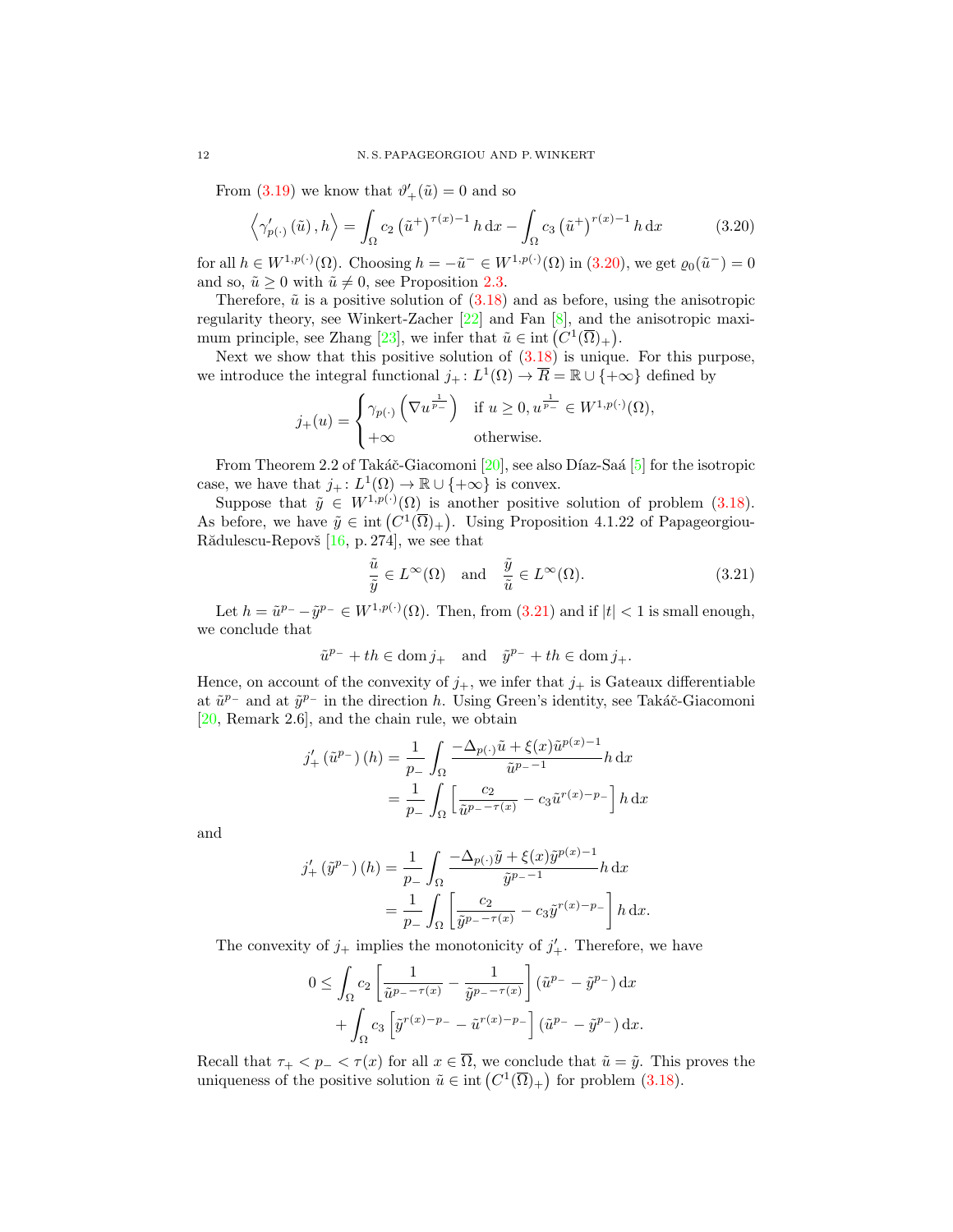Since the problem is odd,  $\tilde{v} = -\tilde{u} \in -\text{int} (C^1(\overline{\Omega})_+)$  is the unique negative solution of  $(3.18)$ .

We introduce the following two sets

 $S_+ = \{u : u$  is a positive solution of problem  $(1.1) \}$  $(1.1) \}$ ,

 $\mathcal{S}_- = \{u : u \text{ is a negative solution of problem } (1.1)\}\.$  $\mathcal{S}_- = \{u : u \text{ is a negative solution of problem } (1.1)\}\.$  $\mathcal{S}_- = \{u : u \text{ is a negative solution of problem } (1.1)\}\.$ 

We have already seen in Proposition [3.1](#page-6-2) that

$$
\emptyset \neq \mathcal{S}_+ \subseteq \mathrm{int}\left(C^1(\overline{\Omega})_+\right) \quad \mathrm{and} \quad \emptyset \neq \mathcal{S}_- \subseteq -\mathrm{int}\left(C^1(\overline{\Omega})_+\right).
$$

The solutions  $\tilde{u}, \tilde{v}$  of [\(3.18\)](#page-10-0) provide bounds for the sets  $\mathcal{S}_+$  and  $\mathcal{S}_-$ , where  $\tilde{u} \in$  $\text{int}(C^1(\overline{\Omega})_+)$  is a lower bound for  $\mathcal{S}_+$  and  $\tilde{v} \in -\text{int}(C^1(\overline{\Omega})_+)$  is an upper bound for  $\mathcal{S}_-$ .

<span id="page-12-3"></span>**Proposition 3.4.** If hypotheses H<sub>0</sub>, H<sub>1</sub> hold, then  $\tilde{u} \leq u$  for all  $u \in S_+$  and  $v \leq \tilde{v}$ for all  $v \in S_-\$ .

*Proof.* Let  $u \in \mathcal{S}_+$  and consider the Carathéodory function  $k_+ : \Omega \times \mathbb{R} \to \mathbb{R}$  defined by

$$
k_{+}(x,s) = \begin{cases} c_{2} (s^{+})^{\tau(x)-1} - c_{3} (s^{+})^{\tau(x)-1} & \text{if } s \le u(x), \\ c_{2} (u(x))^{\tau(x)-1} - c_{3} (u(x))^{\tau(x)-1} & \text{if } u(x) < s. \end{cases}
$$
(3.22)

We set  $K_+(x, s) = \int_0^s k_+(x, t) dt$  and consider the C<sup>1</sup>-functional  $\hat{\vartheta}_+ : W^{1, p(\cdot)}(\Omega) \to$ R defined by

$$
\hat{\vartheta}_+(u)=\gamma_{p(\cdot)}(u)-\int_\Omega K_+(x,u)\,\mathrm{d} x\quad\text{for all }u\in W^{1,p(\cdot)}(\Omega).
$$

Evidently,  $\hat{\vartheta}_+ : W^{1,p(\cdot)}(\Omega) \to \mathbb{R}$  is coercive, see [\(3.22\)](#page-12-0) and Proposition [2.3,](#page-5-0) and sequentially weakly lower semicontinuous. Hence, we find  $\tilde{u}_* \in W^{1,p(\cdot)}(\Omega)$  such that

<span id="page-12-2"></span><span id="page-12-1"></span><span id="page-12-0"></span>
$$
\hat{\vartheta}_{+}\left(\tilde{u}_{*}\right) = \min\left[\hat{\vartheta}_{+}(u) \, : \, u \in W^{1,p(\cdot)}(\Omega)\right].\tag{3.23}
$$

As before, see the proof of Proposition [3.3,](#page-10-2) if  $w \in \text{int}(C^1(\overline{\Omega})_+)$  and  $t \in (0,1)$ sufficiently small, at least so that  $tw \leq u$  we have  $\hat{\vartheta}_+(tw) < 0$ , recall that  $u \in$ int  $(C^1(\overline{\Omega})_+)$  and use Proposition 4.1.22 of Papageorgiou-Rădulescu-Repovš [\[16,](#page-16-12) p. 274]. Then, due to [\(3.23\)](#page-12-1), it follows that  $\hat{\vartheta}_+(\tilde{u}_*) < 0 = \hat{\vartheta}_+(0)$ . Hence,  $\tilde{u}_* \neq 0$ .

From [\(3.23\)](#page-12-1) we have  $(\hat{\theta}_+)'(\tilde{u}_*)=0$ , that is,

$$
\left\langle \gamma'_{p(\cdot)}\left(\tilde{u}_*\right), h \right\rangle = \int_{\Omega} k_+\left(x, \tilde{u}_*\right) h \, \mathrm{d}x \quad \text{for all } h \in W^{1, p(\cdot)}(\Omega). \tag{3.24}
$$

First we choose  $h = -\tilde{u}^- \in W^{1,p(\cdot)}(\Omega)$  and obtain  $\tilde{u}_* \geq 0$  with  $\tilde{u}_* \neq 0$ , see [\(3.22\)](#page-12-0). Next, we take  $h = (\tilde{u}_* - u)^+ \in W^{1,p(\cdot)}(\Omega)$ . Then, from (3.22), [\(3.17\)](#page-10-3) and the fact that  $u \in S_+$ , we obtain

$$
\left\langle \gamma'_{p(\cdot)}\left(\tilde{u}_*\right), \left(\tilde{u}_* - u\right)^+ \right\rangle = \int_{\Omega} \left[ c_2 u^{\tau(x)-1} - c_3 u^{\tau(x)-1} \right] \left(\tilde{u}_* - u\right)^+ \, \mathrm{d}x
$$
  

$$
\leq \int_{\Omega} f(x, u) \left(\tilde{u}_* - u\right)^+ \, \mathrm{d}x
$$
  

$$
= \left\langle \gamma'_{p(\cdot)}\left(u\right), \left(\tilde{u}_* - u\right)^+ \right\rangle.
$$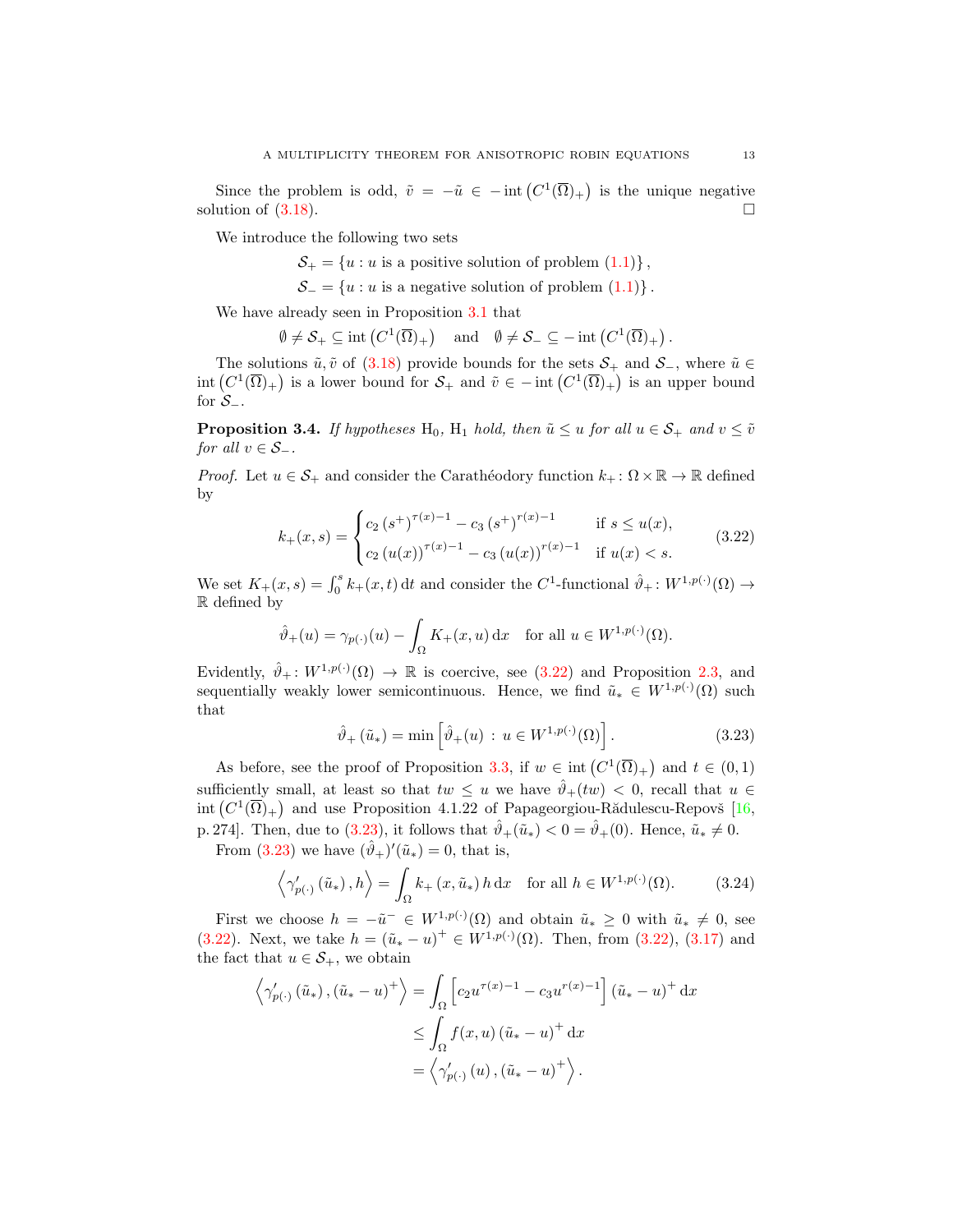Hence,  $\tilde{u}_* \leq u$ . So, we have proved

<span id="page-13-2"></span>
$$
\tilde{u}_* \in [0, u], \tilde{u}_* \neq 0. \tag{3.25}
$$

From [\(3.25\)](#page-13-2), [\(3.22\)](#page-12-0), [\(3.24\)](#page-12-2) and Proposition [3.3,](#page-10-2) it follows that  $\tilde{u}_* = \tilde{u}$ . Thus, see  $(3.25), \tilde{u} \leq u$  $(3.25), \tilde{u} \leq u$  for all  $u \in \mathcal{S}_+$ .

Similarly, we show that  $v \leq \tilde{v}$  for all  $v \in S_-\$ .

Now we are ready to produce extremal constant sign solutions for problem [\(1.1\)](#page-0-0).

<span id="page-13-0"></span>**Proposition 3.5.** If hypotheses  $H_0$ ,  $H_1$  hold, then problem [\(1.1\)](#page-0-0) has a smallest positive solution  $u_* \in \text{int}(C^1(\overline{\Omega})_+)$  and a greatest negative solution  $v_* \in$  $-\operatorname{int}\left(C^1(\overline{\Omega})_+\right).$ 

*Proof.* From the proof of Proposition 7 of Papageorgiou-Rădulescu-Repovš  $[17]$ , we know that  $S_+$  is downward directed, that is, if  $u_1, u_2 \in S_+$ , then we can find  $u \in S_+$ such that  $u \leq u_1$  and  $u \leq u_2$ . Then Lemma 3.10 of Hu-Papageorgiou [\[13,](#page-16-15) p. 178] implies that there exists a decreasing sequence  $\{u_n\}_{n\in\mathbb{N}}\subseteq\mathcal{S}_+$  such that

<span id="page-13-4"></span><span id="page-13-3"></span>
$$
\inf \mathcal{S}_+ = \inf_{n \in \mathbb{N}} u_n.
$$

On account of Proposition [3.1](#page-6-2) we have that  $\{u_n\}_{n\in\mathbb{N}}\subseteq W^{1,p(\cdot)}(\Omega)$  is bounded. Hence, we may assume that

$$
u_n \stackrel{w}{\to} u_*
$$
 in  $W^{1,p(\cdot)}(\Omega)$  and  $u_n \to u_*$  in  $L^{p(\cdot)}(\Omega)$  and in  $L^{p(\cdot)}(\partial\Omega)$ . (3.26)

Since  $u_n \in \mathcal{S}_+$ , we have

$$
\left\langle \gamma_{p(\cdot)}'(u_n), h \right\rangle = \int_{\Omega} f(x, u_n) h \, dx \tag{3.27}
$$

for all  $h \in W^{1,p(\cdot)}(\Omega)$  and for all  $n \in \mathbb{N}$ . Choosing  $h = u_n - u_* \in W^{1,p(\cdot)}(\Omega)$  in  $(3.27)$ , passing to the limit as  $n \to \infty$  and using  $(3.26)$ , we obtain

$$
\lim_{n \to \infty} \langle A_{p(\cdot)}(u_n), u_n - u_* \rangle = 0.
$$

Then, from Proposition [2.2,](#page-4-0) we infer that

<span id="page-13-5"></span>
$$
u_n \to u_* \quad \text{in } W^{1,p(\cdot)}(\Omega). \tag{3.28}
$$

So, passing to the limit as  $n \to \infty$  in [\(3.27\)](#page-13-3) and using [\(3.28\)](#page-13-5), one gets

$$
\langle \gamma'_{p(\cdot)}(u_*), h \rangle = \int_{\Omega} f(x, u_*) h \, dx
$$
 for all  $h \in W^{1, p(\cdot)}(\Omega)$ .

Furthermore, by Proposition [3.4,](#page-12-3) we conclude that  $\tilde{u}_* \leq u_*$ . It follows that  $u_* \in \mathcal{S}_+$  and  $u_* = \inf \mathcal{S}_+$ .

Similarly, we show that there exists  $v_* \in S_-\text{ such that } v \leq v_* \text{ for all } v \in S_-\text{.}$ We mention that  $\mathcal{S}_-$  is upward directed, that is, if  $v_1, v_2 \in \mathcal{S}_-$ , we can find  $v \in \mathcal{S}_$ such that  $v_1 \leq v$  and  $v_2 \leq v$ .

## 4. Nodal solution

<span id="page-13-1"></span>In this section, using the extremal constant sign solutions of problem  $(1.1)$  obtained in Proposition [3.5,](#page-13-0) we show the existence of a nodal solution located between them.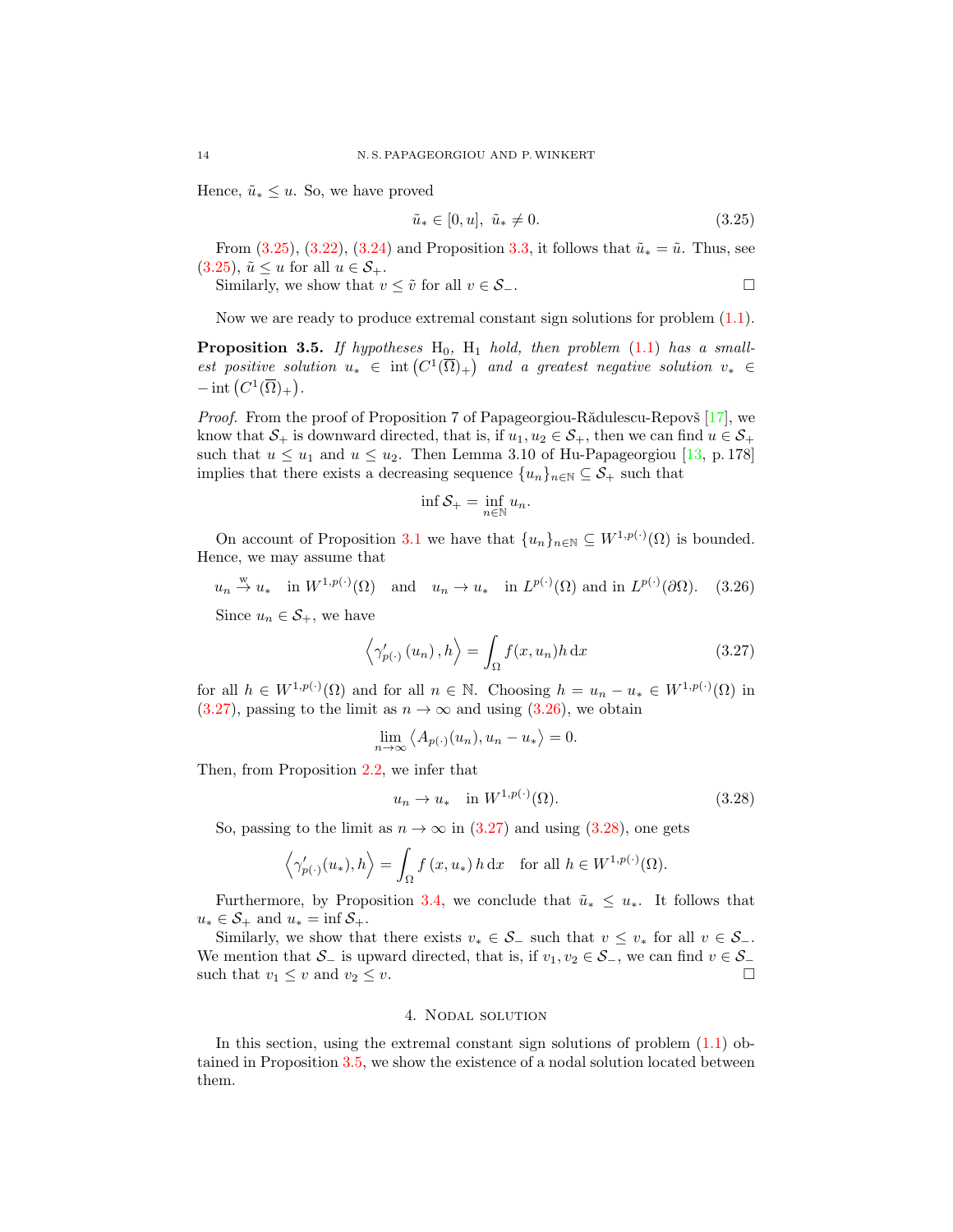<span id="page-14-0"></span>**Proposition 4.1.** If hypotheses  $H_0$ ,  $H_1$  hold, then problem [\(1.1\)](#page-0-0) admits a nodal solution

$$
y_0 \in [v_*, u_*] \cap C^1(\overline{\Omega}).
$$

*Proof.* Let  $u_* \in \text{int}(C^1(\overline{\Omega})_+)$  and  $v_* \in -\text{int}(C^1(\overline{\Omega})_+)$  be the two extremal constant sign solutions produced in Proposition  $3.5$ . We introduce the Carathéodory function  $l: \Omega \times \mathbb{R} \to \mathbb{R}$  defined by

$$
l(x,s) = \begin{cases} f(x,v_*(x)) & \text{if } s < v_*(x), \\ f(x,s) & \text{if } v_*(x) \le s \le u_*(x), \\ f(x,u_*(x)) & \text{if } u_*(x) < s. \end{cases}
$$
(4.1)

We also consider the positive and negative truncations of  $l(x, \cdot)$ , namely the Carathéodory functions  $l_{\pm} : \Omega \times \mathbb{R} \to \mathbb{R}$  defined by

<span id="page-14-1"></span>
$$
l_{\pm}(x,s) = l\left(x, \pm s^{\pm}\right). \tag{4.2}
$$

<span id="page-14-5"></span><span id="page-14-3"></span><span id="page-14-2"></span>.

We set  $L(x, s) = \int_0^s l(x, t) dt$  and  $L_{\pm}(x, s) = \int_0^s l_{\pm}(x, t) dt$  and consider the  $C^1$ functional  $\mu, \mu_{\pm} : W^{1,p(\cdot)}(\Omega) \to \mathbb{R}$  defined by

$$
\mu(u) = \gamma_{p(\cdot)}(u) - \int_{\Omega} L(x, u) \, dx \quad \text{for all } u \in W^{1, p(\cdot)}(\Omega)
$$

and

$$
\mu_{\pm}(u) = \gamma_{p(\cdot)}(u) - \int_{\Omega} L_{\pm}(x, u) dx \quad \text{for all } u \in W^{1, p(\cdot)}(\Omega).
$$

Using  $(4.1)$  and  $(4.2)$  we easily show that

$$
K_{\mu} \subseteq [v_*, u_*] \cap C^1(\overline{\Omega}),
$$
  
\n
$$
K_{\mu_+} \subseteq [0, u_*] \cap C^1(\overline{\Omega})_+
$$
  
\n
$$
K_{\mu_-} \subseteq [v_*, 0] \cap (-C^1(\overline{\Omega})_+)
$$

The extremality of the solutions  $u_*$  and  $v_*$  implies that

$$
K_{\mu} \subseteq [v_*, u_*] \cap C^1(\overline{\Omega}), \quad K_{\mu_+} = \{0, u_*\}, \quad K_{\mu_-} = \{v_*, 0\}.
$$
 (4.3)

Due to [\(4.1\)](#page-14-1) and [\(4.2\)](#page-14-2) it is clear that  $\mu_+ : W^{1,p(\cdot)}(\Omega) \to \mathbb{R}$  is coercive and it is also sequentially weakly lower semicontinuous. Hence,  $\hat{u}_* \in W^{1,p(\cdot)}(\Omega)$  exists such that

$$
\mu_+(\hat{u}_*) = \min\left[\mu_+(u) \, : \, u \in W^{1,p(\cdot)}(\Omega)\right] < 0 = \mu_+(0),
$$

see the proof of Proposition [3.3.](#page-10-2) Hence,  $\hat{u}_* \neq 0$  and so,  $\hat{u}_* = u_*,$  see [\(4.3\)](#page-14-3).

It is clear that

<span id="page-14-4"></span>
$$
\mu|_{C^1(\overline{\Omega})_+} = \mu_+|_{C^1(\overline{\Omega})_+}.
$$

Since  $u_* \in \text{int}(C^1(\overline{\Omega})_+)$ , it follows that  $u_*$  is a local  $C^1(\overline{\Omega})$ -minimizer of  $\mu$ . Therefore,

$$
u_* \text{ is a local } W^{1,p(\cdot)}(\Omega) \text{-minimizer of } \mu,\tag{4.4}
$$

see Fan  $[9]$  and Gasiński-Papageorgiou  $[11]$ .

Similarly, working this time with the functional  $\mu$ <sub>−</sub>, we show that

$$
v_* \text{ is a local } W^{1,p(\cdot)}(\Omega) \text{-minimizer of } \mu. \tag{4.5}
$$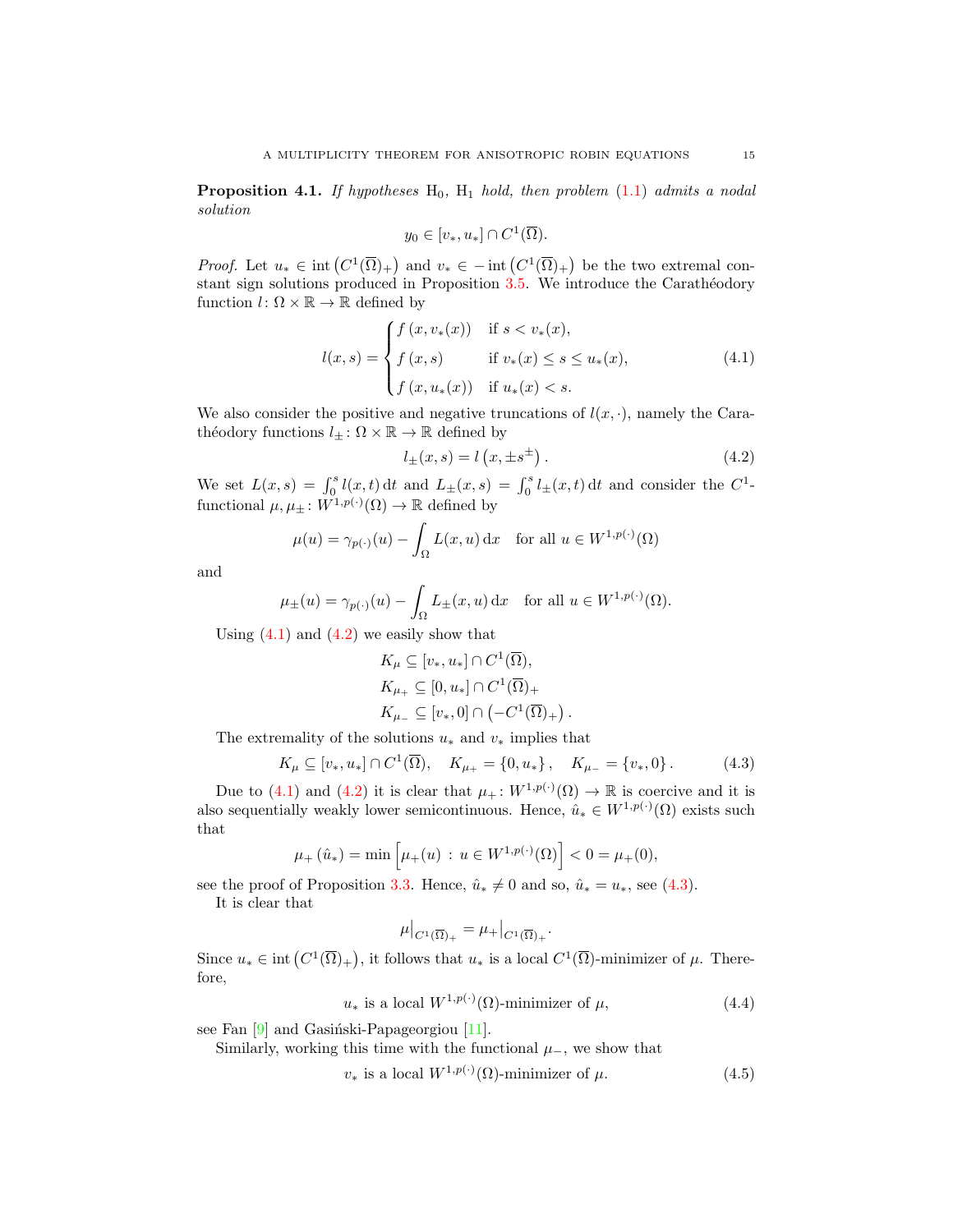We may assume that  $\mu(v_*) \leq \mu(u_*)$ . The reasoning is similar if the opposite inequality holds using  $(4.5)$  instead of  $(4.4)$ . From  $(4.3)$  it is clear that we may assume that  $K_u$  is finite. Otherwise, taking [\(4.1\)](#page-14-1) and the extremality of the solutions  $u_*$ and  $v_*$  into account, we already have an infinity of smooth nodal solutions and so we are done. Then, from  $(4.4)$  and Theorem 5.7.6 of Papageorgiou-R $\ddot{a}$ dulescu-Repov $\ddot{s}$ [\[16,](#page-16-12) p. 449], we know that we can find  $\rho \in (0,1)$  small enough such that

$$
\mu(v_*) \le \mu(u_*) < \inf \left[ \mu(u) \, : \, \|u - u_*\| = \rho \right] = m_*.
$$
\n(4.6)

The coercivity of  $\mu$  implies that  $\mu$  satisfies the C-condition, see Papageorgiou-Rădulescu-Repovš  $[16,$  Proposition 5.1.15 on p. 369. This fact along with  $(4.6)$ permit the use of the mountain pass theorem. So, there exists  $y_0 \in W^{1,p(\cdot)}(\Omega)$  such that

$$
y_0 \in K_\mu \subseteq [v_*, u_*] \cap C^1(\overline{\Omega}), \quad m_* \le \mu(y_0).
$$
 (4.7)

From [\(4.6\)](#page-15-7) and [\(4.7\)](#page-15-8) it follows that  $y_0 \notin \{v_*, u_*\}$ . Moreover, from Corollary 6.6.9 of Papageorgiou-Rădulescu-Repovš  $[16, p. 533]$  $[16, p. 533]$  we have

<span id="page-15-10"></span><span id="page-15-9"></span><span id="page-15-8"></span><span id="page-15-7"></span>
$$
C_1 \left( \mu, y_0 \right) \neq 0. \tag{4.8}
$$

On the other hand, from hypothesis  $H_1(iv)$  and Proposition 3.7 of Papageorgiou-Rădulescu  $[14]$ , we obtain

$$
C_k(\mu, 0) = 0 \quad \text{for all } k \in \mathbb{N}_0. \tag{4.9}
$$

Comparing [\(4.8\)](#page-15-9) and [\(4.9\)](#page-15-10), we conclude that  $y_0 \neq 0$ . Since  $y_0 \in [v_*, u_*] \cap C^1(\overline{\Omega})$ with  $y_0 \notin \{0, u_*, v_*\}$ , the extremality of  $u_*$  and  $v_*$  implies that  $y_0$  is a smooth nodal solution of  $(1.1)$ .

Finally, we can state the following multiplicity theorem for problem  $(1.1)$ , see Propositions [3.1,](#page-6-2) [3.2](#page-8-0) and [4.1.](#page-14-0)

<span id="page-15-5"></span>**Theorem 4.2.** If hypotheses  $H_0$ ,  $H_1$  hold, then problem [\(1.1\)](#page-0-0) has at least five nontrivial smooth solutions

 $u_0, \hat{u} \in \text{int}\left(C^1(\overline{\Omega})_+\right)$  and  $v_0, \hat{v} \in -\text{int}\left(C^1(\overline{\Omega})_+\right)$  and  $y_0 \in C^1(\overline{\Omega})$  nodal with  $u_0 \neq \hat{u}$ ,  $v_0 \neq \hat{v}$  and

$$
\hat{v}(x) \le v_0(x) \le y_0(x) \le u_0(x) \le \hat{u}(x) \quad \text{for all } x \in \Omega
$$

as well as

$$
\eta_- < v_0(x) < 0 < u_0(x) < \eta_+ \quad \text{for all } x \in \Omega.
$$

#### **REFERENCES**

- <span id="page-15-3"></span>[1] S.-G. Deng, *Eigenvalues of the*  $p(x)$ *-Laplacian Steklov problem*, J. Math. Anal. Appl. **339** (2008), no. 2, 925–937.
- <span id="page-15-1"></span>[2] S.-G. Deng, Positive solutions for Robin problem involving the  $p(x)$ -Laplacian, J. Math. Anal. Appl. 360 (2009), no. 2, 548–560.
- <span id="page-15-2"></span>[3] S.-G. Deng, Q. Wang, Nonexistence, existence and multiplicity of positive solutions to the  $p(x)$ -Laplacian nonlinear Neumann boundary value problem, Nonlinear Anal. **73** (2010), no. 7, 2170–2183.
- <span id="page-15-4"></span>[4] S.-G. Deng, Q. Wang, S. Cheng, On the p(x)-Laplacian Robin eigenvalue problem, Appl. Math. Comput. 217 (2011), no. 12, 5643–5649.
- <span id="page-15-6"></span>[5] J.I. Díaz, J.E. Saá, Existence et unicité de solutions positives pour certaines équations elliptiques quasilinéaires, C. R. Acad. Sci. Paris Sér. I Math. 305 (1987), no. 12, 521-524.
- <span id="page-15-0"></span>[6] L. Diening, P. Harjulehto, P. Hästö, M. Růžička, "Lebesgue and Sobolev Spaces with Variable Exponents", Springer, Heidelberg, 2011.